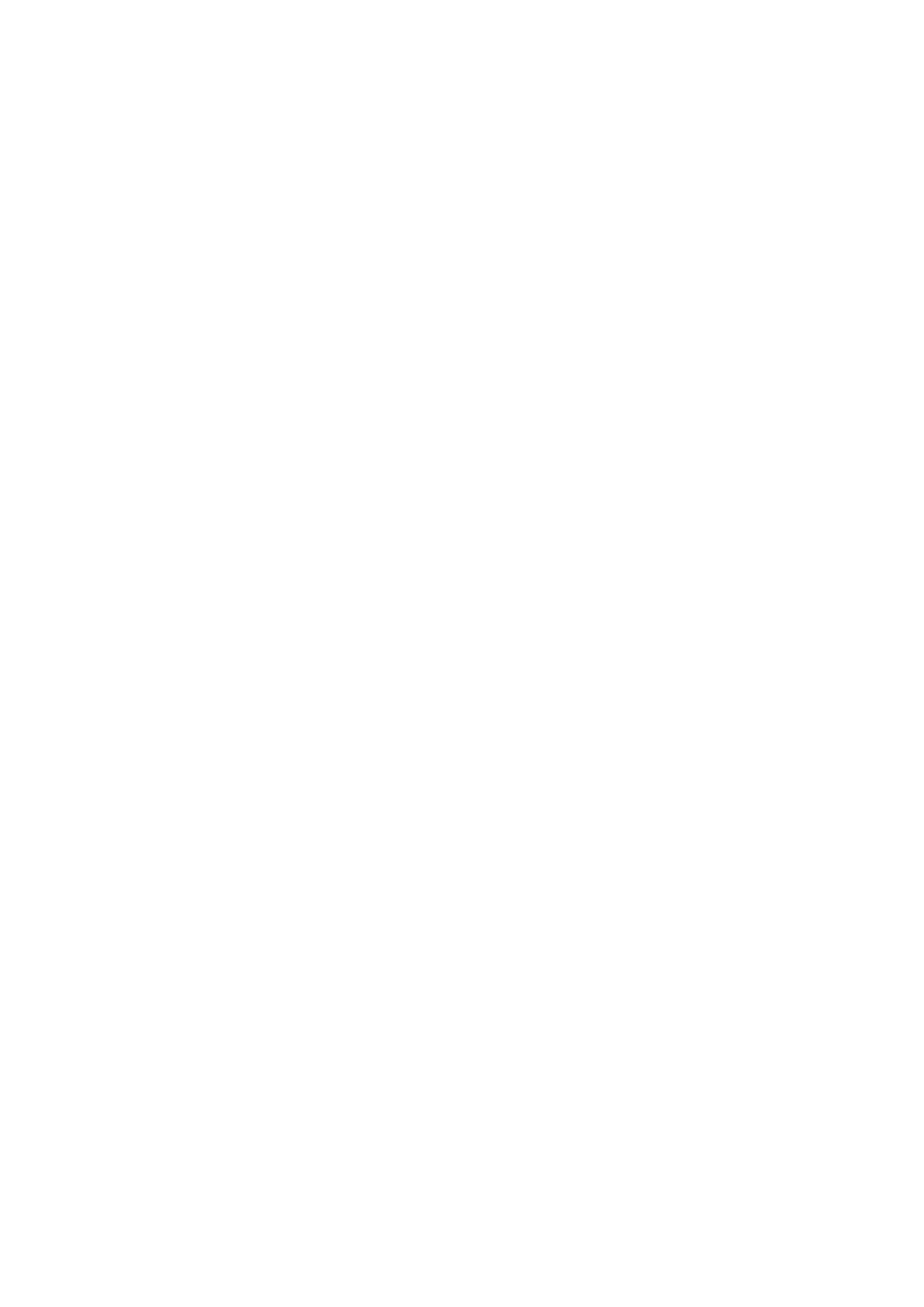# **CONTENTS**

| I. JAPAN-SPECIFIC INDICATIVE DOSE COEFFICIENTS FOR INTAKES OF             |  |
|---------------------------------------------------------------------------|--|
|                                                                           |  |
|                                                                           |  |
|                                                                           |  |
|                                                                           |  |
|                                                                           |  |
|                                                                           |  |
|                                                                           |  |
| B. Review of publications by Japanese authors since 2013 relevant for the |  |
|                                                                           |  |
|                                                                           |  |
|                                                                           |  |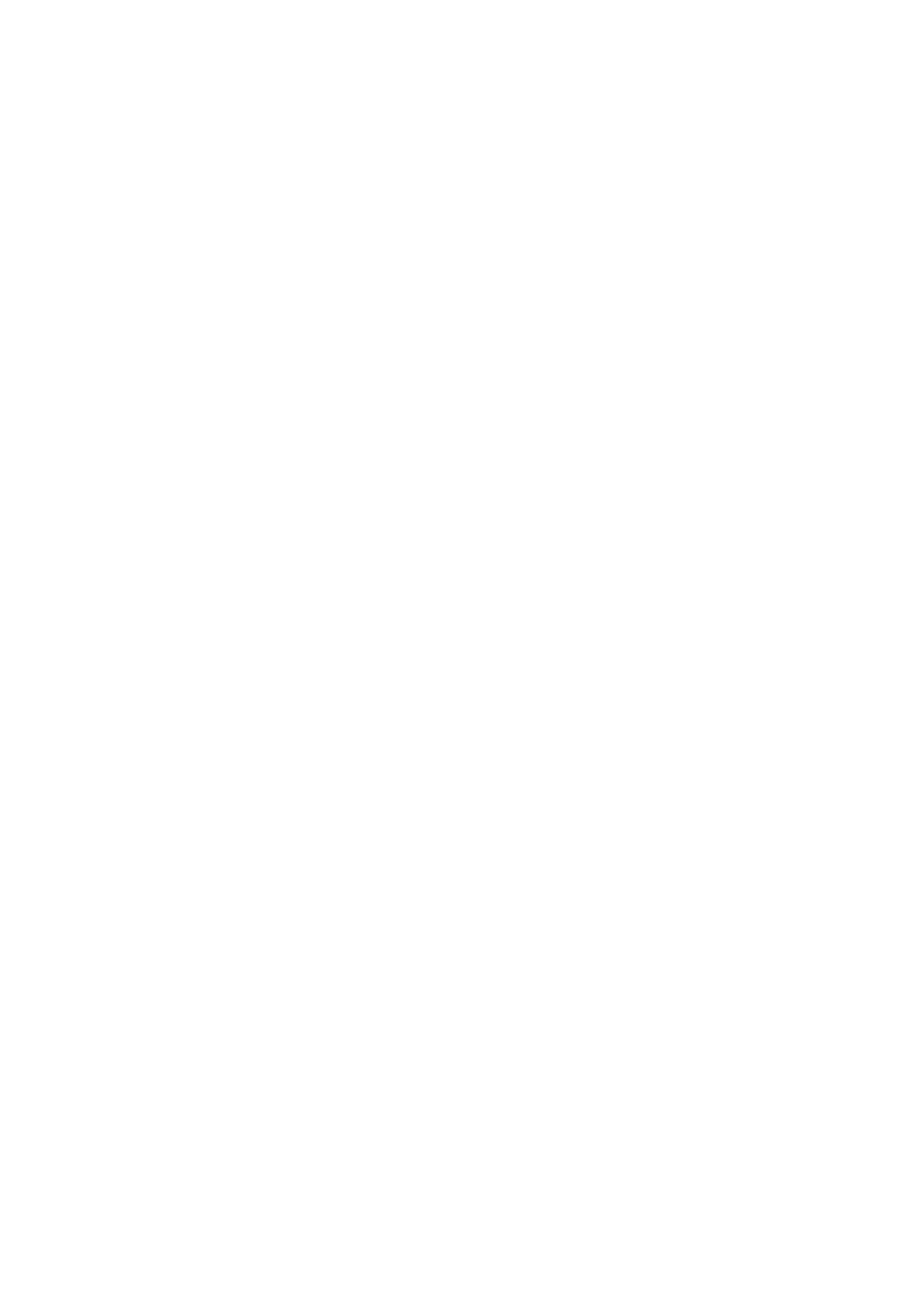# **I. JAPAN-SPECIFIC INDICATIVE DOSE COEFFICIENTS FOR INTAKES OF RADIOIODINE AND RADIOTELLURIUM**

### **A. Japan-specific indicative dose coefficients for 131I**

**Table A-4.1. Japan-specific indicative dose coefficients for inhalation of 131I by members of the public (adult and 10-year-old) with various levels of dietary intake of stable iodine: thyroid absorbed dose per exposure, Gy per (Bq s/m3), and effective dose per exposure, Sv per (Bq s/m3)**

|                                                               | Adult male,<br>absorbed dose to<br>thyroid per<br>exposure                 | Adult female,<br>absorbed dose to<br>thyroid per<br>exposure | Adult.<br>effective dose<br>per exposure | $10$ -year-old,<br>absorbed dose<br>to thyroid per<br>exposure | $10$ -year-old,<br>effective dose<br>per exposure |  |  |  |
|---------------------------------------------------------------|----------------------------------------------------------------------------|--------------------------------------------------------------|------------------------------------------|----------------------------------------------------------------|---------------------------------------------------|--|--|--|
|                                                               | Inhalation, aerosols Type $F$ , 1 $\mu$ m, dietary intake of stable iodine |                                                              |                                          |                                                                |                                                   |  |  |  |
| Western pattern diet                                          | 3.9E-11                                                                    | 3.8E-11                                                      | 1.8E-12                                  | $6.9E-11$                                                      | 2.9E-12                                           |  |  |  |
| <b>Typical</b>                                                | $2.1E-11$                                                                  | $2.0E-11$                                                    | $9.6E-13$                                | $3.7E-11$                                                      | $1.6E-12$                                         |  |  |  |
| Kelp-rich diet                                                | $7.2E-12$                                                                  | 6.9E-12                                                      | $3.4E-13$                                | $1.3E-11$                                                      | 5.9E-13                                           |  |  |  |
|                                                               |                                                                            | Inhalation, methyl iodide, dietary intake of stable iodine   |                                          |                                                                |                                                   |  |  |  |
| Western pattern diet                                          | $6.6E-11$                                                                  | $6.4E-11$                                                    | 3.0E-12                                  | $1.1E-10$                                                      | $4.4E-12$                                         |  |  |  |
| <b>Typical</b>                                                | 3.6E-11                                                                    | 3.4E-11                                                      | $1.6E-12$                                | 5.8E-11                                                        | $2.4E-12$                                         |  |  |  |
| Kelp-rich diet                                                | $1.2E-11$                                                                  | $1.2E-11$                                                    | $5.6E-13$                                | $2.0E-11$                                                      | 8.2E-13                                           |  |  |  |
| Inhalation, elemental iodine, dietary intake of stable iodine |                                                                            |                                                              |                                          |                                                                |                                                   |  |  |  |
| Western pattern diet                                          | 9.4E-11<br>9.1E-11<br>$4.2E-12$<br>$1.5E-10$<br>$6.6E-12$                  |                                                              |                                          |                                                                |                                                   |  |  |  |
| <b>Typical</b>                                                | 5.1E-11                                                                    | 4.9E-11                                                      | $2.3E-12$                                | 8.3E-11                                                        | $3.7E-12$                                         |  |  |  |
| Kelp-rich diet                                                | $1.7E-11$                                                                  | $1.7E-11$                                                    | 8.2E-13                                  | 2.8E-11                                                        | 1.5E-12                                           |  |  |  |

**Table A-4.2. Japan-specific indicative dose coefficients for inhalation of 131I by members of the public (1-year-old and fetus 35 weeks) with various levels of dietary intake of stable iodine: thyroid absorbed dose per exposure, Gy per (Bq s/m3), and effective dose per exposure, Sv per (Bq s/m3)**

|                      | 1-year-old, absorbed<br>dose to thyroid per<br>exposure                    | $1$ -year-old,<br>effective dose per<br>exposure           | Fetus 35 weeks.<br>absorbed dose to thyroid<br>per maternal exposure | Fetus 35 weeks.<br>effective dose per<br>maternal exposure |
|----------------------|----------------------------------------------------------------------------|------------------------------------------------------------|----------------------------------------------------------------------|------------------------------------------------------------|
|                      | Inhalation, aerosols Type $F$ , 1 $\mu$ m, dietary intake of stable iodine |                                                            |                                                                      |                                                            |
| Western pattern diet | $9.1E-11$                                                                  | 3.8E-12                                                    | $7.7E-11$                                                            | 3.8E-12                                                    |
| <b>Typical</b>       | $4.8E-11$                                                                  | $2.0E-12$                                                  | $2.9E-11$                                                            | $1.4E-12$                                                  |
| Kelp-rich diet       | $1.6E-11$                                                                  | $7.4E-13$                                                  |                                                                      |                                                            |
|                      |                                                                            | Inhalation, methyl iodide, dietary intake of stable iodine |                                                                      |                                                            |
| Western pattern diet | $1.3E-10$                                                                  | 5.1E-12                                                    | $1.6E-10$                                                            | 7.9E-12                                                    |
| <b>Typical</b>       | $6.7E-11$                                                                  | $2.7E-12$                                                  | 5.9E-11                                                              | $3.0E-12$                                                  |
| Kelp-rich diet       | $2.2E-11$                                                                  | $9.2E-13$                                                  |                                                                      |                                                            |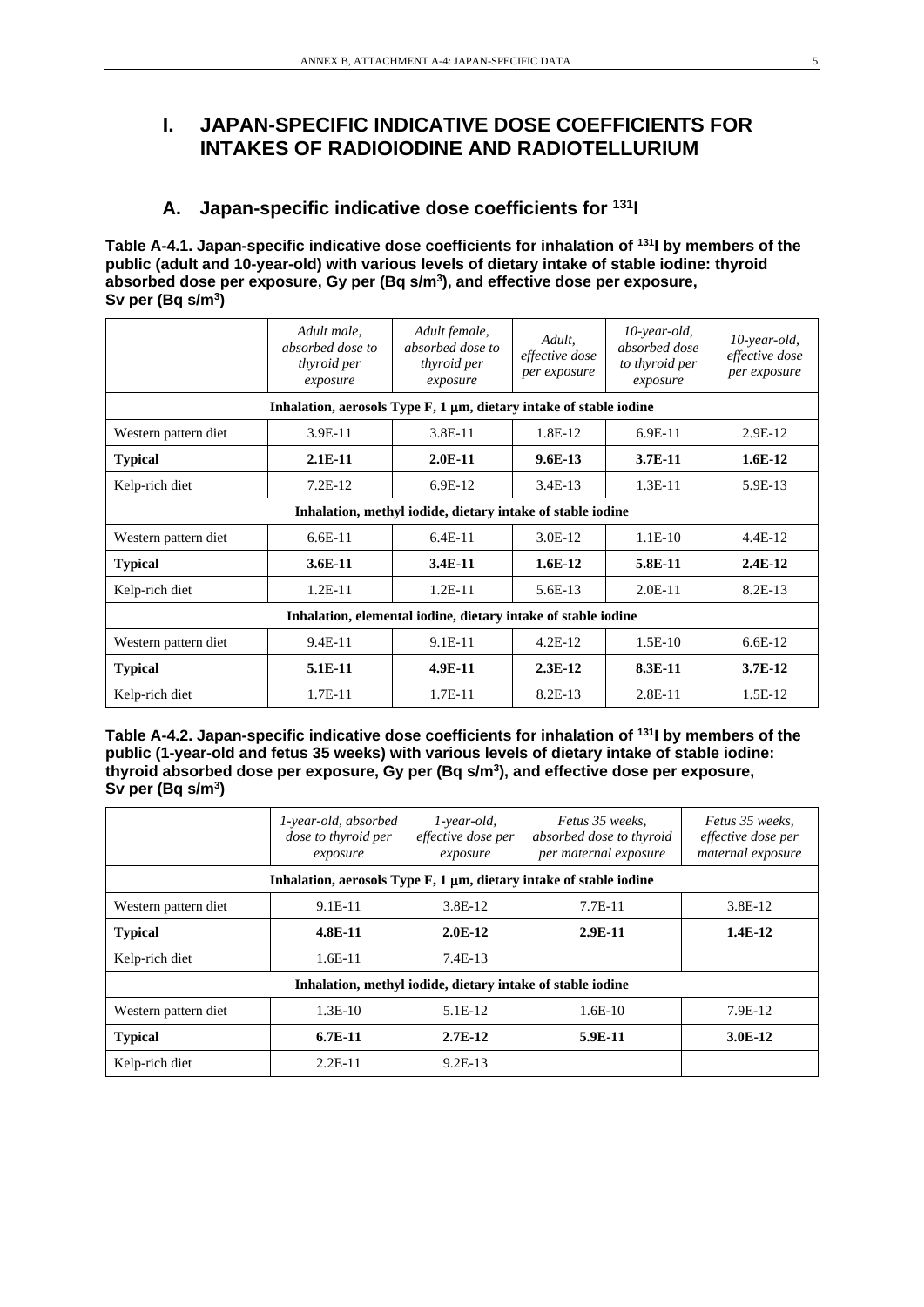|                      | 1-year-old, absorbed<br>dose to thyroid per<br>exposure       | $1$ -year-old,<br>effective dose per<br>exposure | Fetus 35 weeks,<br>absorbed dose to thyroid<br>per maternal exposure | Fetus 35 weeks,<br>effective dose per<br>maternal exposure |  |  |  |  |  |
|----------------------|---------------------------------------------------------------|--------------------------------------------------|----------------------------------------------------------------------|------------------------------------------------------------|--|--|--|--|--|
|                      | Inhalation, elemental iodine, dietary intake of stable iodine |                                                  |                                                                      |                                                            |  |  |  |  |  |
| Western pattern diet | 1.8E-10                                                       | $7.5E-12$                                        | $2.0E-10$                                                            | $1.0E-11$                                                  |  |  |  |  |  |
| <b>Typical</b>       | $9.5E-11$                                                     | $4.1E-12$                                        | 7.6E-11                                                              | 3.8E-12                                                    |  |  |  |  |  |
| Kelp-rich diet       | $3.2E-11$                                                     | 1.5E-12                                          |                                                                      |                                                            |  |  |  |  |  |

| Table A-4.3. Japan-specific indicative dose coefficients for inhalation of <sup>131</sup> l by adult members of |
|-----------------------------------------------------------------------------------------------------------------|
| the public with the typical level of dietary intake of stable iodine: organ absorbed dose per                   |
| exposure, Gy per $(Bq \, s/m^3)$                                                                                |

|                                                                                 | Adult male.<br>absorbed<br><i>dose to red</i><br>bone marrow<br>per exposure | Adult female,<br>absorbed<br>dose to red<br>bone marrow<br>per exposure | Adult male.<br>absorbed<br>dose to colon<br>per exposure | Adult female,<br>absorbed<br>dose to colon<br>per exposure | Adult male.<br>absorbed<br><i>dose to breast</i><br>per exposure | Adult female,<br>absorbed<br>dose to breast<br>per exposure |  |  |
|---------------------------------------------------------------------------------|------------------------------------------------------------------------------|-------------------------------------------------------------------------|----------------------------------------------------------|------------------------------------------------------------|------------------------------------------------------------------|-------------------------------------------------------------|--|--|
| Inhalation, aerosols Type $F$ , 1 $\mu$ m, dietary intake of stable iodine      |                                                                              |                                                                         |                                                          |                                                            |                                                                  |                                                             |  |  |
| Typical                                                                         | $1.4E-14$                                                                    | $1.4E-14$                                                               | $6.0E-15$                                                | 4.9E-15                                                    | 5.0E-15                                                          | 7.8E-15                                                     |  |  |
| Inhalation, methyl iodide, dietary intake of stable iodine                      |                                                                              |                                                                         |                                                          |                                                            |                                                                  |                                                             |  |  |
| Typical<br>$2.3E-14$<br>$2.2E-14$<br>9.4E-15<br>7.8E-15<br>$1.2E-14$<br>7.8E-15 |                                                                              |                                                                         |                                                          |                                                            |                                                                  |                                                             |  |  |
| Inhalation, elemental iodine, dietary intake of stable iodine                   |                                                                              |                                                                         |                                                          |                                                            |                                                                  |                                                             |  |  |
| Typical                                                                         | $3.3E-14$                                                                    | $3.2E-14$                                                               | $1.4E-14$                                                | $1.2E-14$                                                  | $1.1E-14$                                                        | 1.8E-14                                                     |  |  |

#### **Table A-4.4. Japan-specific indicative dose coefficients for inhalation of 131I by children with the typical level of dietary intake of stable iodine: organ absorbed dose per exposure, Gy per (Bq s/m3)**

|                                                                            | 10-year-old,<br>absorbed<br>dose to red<br>bone marrow<br>per exposure | $10$ -year-old,<br>absorbed<br>dose to colon<br>per exposure | $10$ -year-old,<br>absorbed<br><i>dose to breast</i><br>per exposure | $1$ -year-old,<br>absorbed<br>dose to red<br>bone marrow<br>per exposure | $1$ -year-old,<br>absorbed<br>dose to colon<br>per exposure | $1$ -year-old,<br>absorbed<br>dose to breast<br>per exposure |  |  |
|----------------------------------------------------------------------------|------------------------------------------------------------------------|--------------------------------------------------------------|----------------------------------------------------------------------|--------------------------------------------------------------------------|-------------------------------------------------------------|--------------------------------------------------------------|--|--|
| Inhalation, aerosols Type $F$ , 1 $\mu$ m, dietary intake of stable iodine |                                                                        |                                                              |                                                                      |                                                                          |                                                             |                                                              |  |  |
| Typical                                                                    | $1.3E-14$                                                              | 8.3E-15                                                      | 6.8E-15                                                              | $1.6E-14$                                                                | $1.1E-14$                                                   | 8.2E-15                                                      |  |  |
| Inhalation, methyl iodide, dietary intake of stable iodine                 |                                                                        |                                                              |                                                                      |                                                                          |                                                             |                                                              |  |  |
| Typical                                                                    | $2.0E-14$                                                              | $1.2E-14$                                                    | $9.7E-15$                                                            | $2.0E-14$                                                                | $1.4E-14$                                                   | $1.0E-14$                                                    |  |  |
| Inhalation, elemental iodine, dietary intake of stable iodine              |                                                                        |                                                              |                                                                      |                                                                          |                                                             |                                                              |  |  |
| Typical                                                                    | $2.8E-14$                                                              | 1.8E-14                                                      | $1.4E-14$                                                            | $2.9E-14$                                                                | $2.1E-14$                                                   | $1.5E-14$                                                    |  |  |

#### **Table A-4.5. Japan-specific indicative dose coefficients for ingestion of 131I by members of the public (adult and 10-year-old) with various levels of dietary intake of stable iodine: thyroid absorbed dose per intake, Gy /Bq, and effective dose per intake, Sv/Bq**

|                      | Adult male,<br>absorbed dose to<br>thyroid per intake | Adult female,<br>absorbed dose<br>to thyroid per<br>intake | Adult, effective<br>dose per intake | $10$ -year-old,<br>absorbed dose<br>to thyroid per<br>intake | $10$ -year-old,<br>effective dose<br>per intake |
|----------------------|-------------------------------------------------------|------------------------------------------------------------|-------------------------------------|--------------------------------------------------------------|-------------------------------------------------|
| Western pattern diet | 3.6E-07                                               | 4.4E-07                                                    | $1.6E-08$                           | 8.7E-07                                                      | $3.5E-08$                                       |
| <b>Typical</b>       | $2.0E-07$                                             | $2.3E-07$                                                  | 8.8E-09                             | $4.6E-07$                                                    | 1.9E-08                                         |
| Kelp-rich diet       | 6.7E-08                                               | 8.0E-08                                                    | $3.1E-09$                           | 1.6E-07                                                      | $6.6E-09$                                       |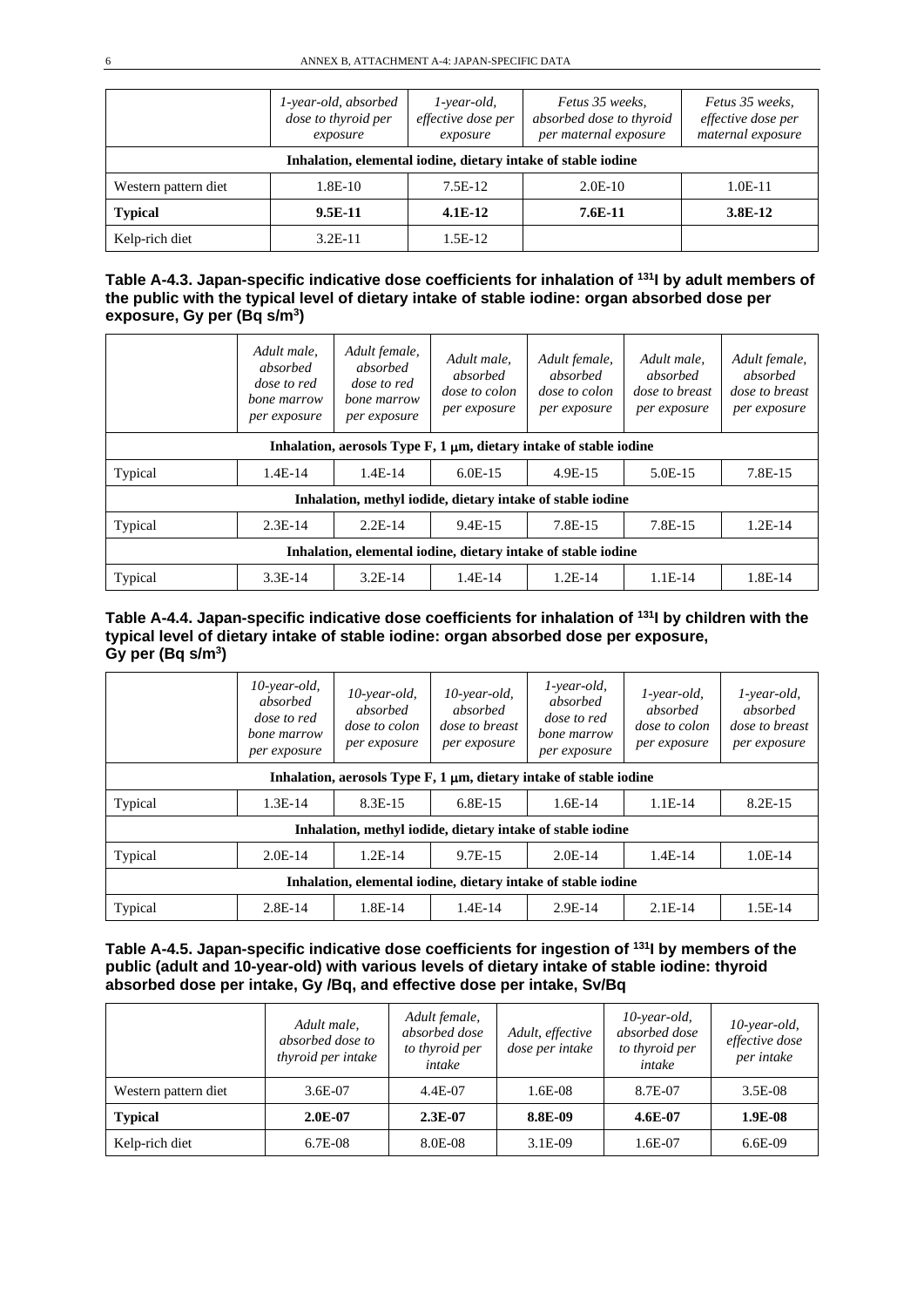**Table A-4.6. Japan-specific indicative dose coefficients for ingestion of 131I by members of the public (1-year-old and fetus 35 weeks) with various levels of dietary intake of stable iodine: thyroid absorbed dose per intake, Gy/Bq, and effective dose per intake, Sv/Bq**

|                      | 1-year-old, absorbed<br>dose to thyroid per<br>intake | $1$ -year-old,<br>effective dose per<br>intake | Fetus 35 weeks,<br>absorbed dose to<br><i>thyroid per</i><br>maternal intake | Fetus 35 weeks.<br>effective dose per<br>maternal intake |
|----------------------|-------------------------------------------------------|------------------------------------------------|------------------------------------------------------------------------------|----------------------------------------------------------|
| Western pattern diet | $3.0E-06$                                             | 1.2E-07                                        | 1.1E-06                                                                      | 5.5E-08                                                  |
| <b>Typical</b>       | 1.6E-06                                               | $6.4E-08$                                      | $4.1E-07$                                                                    | $2.0E-08$                                                |
| Kelp-rich diet       | 5.3E-07                                               | $2.2E-08$                                      |                                                                              |                                                          |

#### **Table A-4.7. Japan-specific indicative dose coefficients for ingestion of 131I by adult members of the public with the typical level of dietary intake of stable iodine: organ absorbed dose per intake, Gy/Bq**

|         | Adult male,<br>absorbed dose<br>to red bone<br>marrow per<br>intake | Adult female,<br>absorbed dose<br>to red bone<br>marrow per<br>intake | Adult male,<br>absorbed dose<br>to colon per<br>intake | Adult female,<br>absorbed dose<br>to colon per<br>intake | Adult male,<br>absorbed dose<br>to breast per<br>intake | Adult female,<br>absorbed dose<br>to breast per<br>intake |
|---------|---------------------------------------------------------------------|-----------------------------------------------------------------------|--------------------------------------------------------|----------------------------------------------------------|---------------------------------------------------------|-----------------------------------------------------------|
| Typical | $1.3E-10$                                                           | 1.5E-10                                                               | $6.4E-11$                                              | $6.3E-11$                                                | $4.6E-11$                                               | 8.6E-11                                                   |

#### **Table A-4.8. Japan-specific indicative dose coefficients for ingestion of 131I by children with the typical level of dietary intake of stable iodine: organ absorbed dose per intake, Gy/Bq**

|         | $10$ -year-old,<br>absorbed dose<br>to red bone<br>marrow per<br>intake | $10$ -year-old,<br>absorbed dose<br>to colon per<br>intake | $10$ -year-old,<br>absorbed dose<br>to breast per<br>intake | $1$ -year-old,<br>absorbed dose<br>to red bone<br>marrow per<br>intake | $1$ -year-old,<br>absorbed dose<br>to colon per<br>intake | <i>l</i> -year-old,<br>absorbed dose<br>to breast per<br>intake |
|---------|-------------------------------------------------------------------------|------------------------------------------------------------|-------------------------------------------------------------|------------------------------------------------------------------------|-----------------------------------------------------------|-----------------------------------------------------------------|
| Typical | 1.6E-10                                                                 | 1.2E-10                                                    | 8.0E-11                                                     | $4.8E-10$                                                              | $3.7E-10$                                                 | $2.5E-10$                                                       |

## **B. Japan-specific indicative dose coefficients for 132I**

**Table A-4.9. Japan-specific indicative dose coefficients for inhalation of 132I by members of the public (adult and 10-year-old) with various levels of dietary intake of stable iodine: thyroid absorbed dose per exposure, Gy per (Bq s/m3), and effective dose per exposure, Sv per (Bq s/m3)**

|                      | Adult male,<br>absorbed dose to<br><i>thyroid per</i><br>exposure          | Adult female,<br>absorbed dose to<br><i>thyroid per</i><br>exposure | Adult, effective<br><i>dose per</i><br>exposure | $10$ -year-old,<br>absorbed dose to<br><i>thyroid per</i><br>exposure | $10$ -year-old,<br>effective dose<br>per exposure |  |  |  |  |  |
|----------------------|----------------------------------------------------------------------------|---------------------------------------------------------------------|-------------------------------------------------|-----------------------------------------------------------------------|---------------------------------------------------|--|--|--|--|--|
|                      | Inhalation, aerosols Type $F$ , 1 $\mu$ m, dietary intake of stable iodine |                                                                     |                                                 |                                                                       |                                                   |  |  |  |  |  |
| Western pattern diet | $2.8E-13$                                                                  | $2.7E-13$                                                           | $2.2E-14$                                       | 4.7E-13                                                               | 8.1E-14                                           |  |  |  |  |  |
| <b>Typical</b>       | $1.3E-13$                                                                  | $1.3E-13$                                                           | $1.5E-14$                                       | $2.3E-13$                                                             | $7.2E-14$                                         |  |  |  |  |  |
| Kelp-rich diet       | $4.4E-14$                                                                  | $4.3E-14$                                                           | $1.2E-14$                                       | $7.4E-14$                                                             | $6.6E-14$                                         |  |  |  |  |  |
|                      | Inhalation, methyl iodide, dietary intake of stable iodine                 |                                                                     |                                                 |                                                                       |                                                   |  |  |  |  |  |
| Western pattern diet | $7.3E-13$                                                                  | $7.0E-13$                                                           | $4.6E-14$                                       | $1.2E-12$                                                             | $6.5E-14$                                         |  |  |  |  |  |
| <b>Typical</b>       | $3.5E-13$                                                                  | $3.4E-13$                                                           | $2.9E-14$                                       | $5.9E-13$                                                             | $4.0E-14$                                         |  |  |  |  |  |
| Kelp-rich diet       | $1.1E-13$                                                                  | $1.1E-13$                                                           | 1.9E-14                                         | $1.9E-13$                                                             | $2.5E-14$                                         |  |  |  |  |  |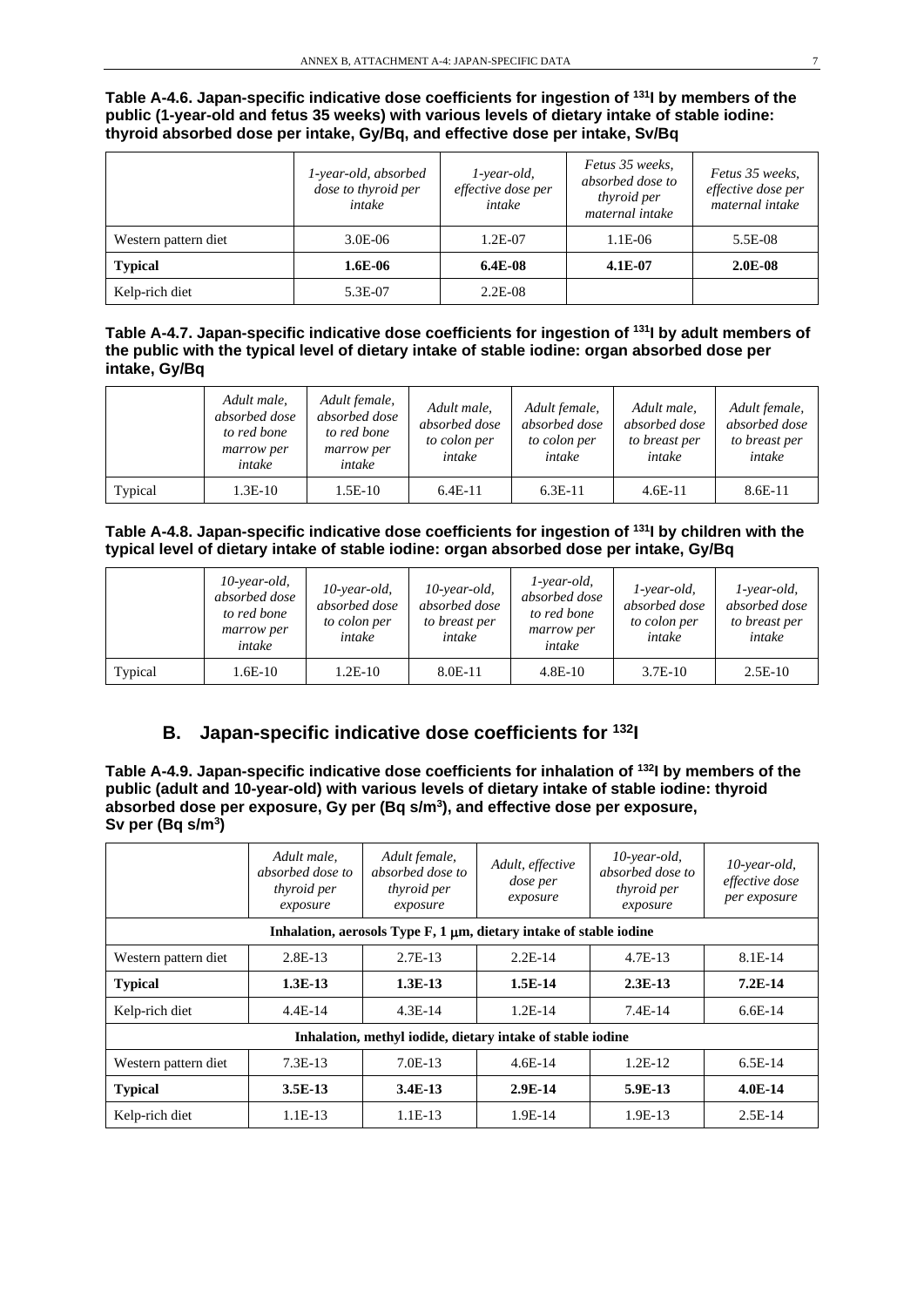|                      | Adult male,<br>absorbed dose to<br>thyroid per<br>exposure    | Adult female,<br>absorbed dose to<br><i>thyroid per</i><br>exposure | Adult, effective<br><i>dose per</i><br>exposure | $10$ -year-old,<br>absorbed dose to<br><i>thyroid per</i><br>exposure | $10$ -year-old,<br>effective dose<br>per exposure |  |  |
|----------------------|---------------------------------------------------------------|---------------------------------------------------------------------|-------------------------------------------------|-----------------------------------------------------------------------|---------------------------------------------------|--|--|
|                      | Inhalation, elemental iodine, dietary intake of stable iodine |                                                                     |                                                 |                                                                       |                                                   |  |  |
| Western pattern diet | $9.2E-13$                                                     | 8.9E-13                                                             | 8.5E-14                                         | $1.5E-12$                                                             | $7.1E-13$                                         |  |  |
| <b>Typical</b>       | $4.4E-13$                                                     | $4.3E-13$                                                           | $6.4E-14$                                       | $7.4E-13$                                                             | $6.8E-13$                                         |  |  |
| Kelp-rich diet       | $1.4E-13$                                                     | $1.4E-13$                                                           | 5.1E-14                                         | $2.4E-13$                                                             | $6.6E-13$                                         |  |  |

**Table A-4.10. Japan-specific indicative dose coefficients for inhalation of 132I by members of the public (1-year-old and fetus 35 weeks) with various levels of dietary intake of stable iodine: thyroid absorbed dose per exposure, Gy per (Bq s/m3), and effective dose per exposure, Sv per (Bq s/m3)**

|                                                               | 1-year-old, absorbed<br>dose to thyroid per<br>exposure                    | $1$ -year-old,<br>effective dose per<br>exposure | Fetus 35 weeks.<br>absorbed dose to<br>thyroid per<br>maternal exposure | Fetus 35 weeks.<br>effective dose per<br>maternal exposure |  |  |  |
|---------------------------------------------------------------|----------------------------------------------------------------------------|--------------------------------------------------|-------------------------------------------------------------------------|------------------------------------------------------------|--|--|--|
|                                                               | Inhalation, aerosols Type $F$ , 1 $\mu$ m, dietary intake of stable iodine |                                                  |                                                                         |                                                            |  |  |  |
| Western pattern diet                                          | $7.0E-13$                                                                  | $8.6E-14$                                        | 8.5E-13                                                                 | $4.5E-14$                                                  |  |  |  |
| <b>Typical</b>                                                | $3.4E-13$                                                                  | $7.2E-14$                                        | $2.3E-13$                                                               | $1.4E-14$                                                  |  |  |  |
| Kelp-rich diet                                                | $1.1E-13$                                                                  | $6.3E-14$                                        |                                                                         |                                                            |  |  |  |
|                                                               | Inhalation, methyl iodide, dietary intake of stable iodine                 |                                                  |                                                                         |                                                            |  |  |  |
| Western pattern diet                                          | $1.6E-12$                                                                  | 8.0E-14                                          | 1.9E-12                                                                 | $1.0E-13$                                                  |  |  |  |
| <b>Typical</b>                                                | 7.9E-13                                                                    | $4.6E-14$                                        | $5.1E-13$                                                               | $3.1E-14$                                                  |  |  |  |
| Kelp-rich diet                                                | $2.5E-13$                                                                  | $2.4E-14$                                        |                                                                         |                                                            |  |  |  |
| Inhalation, elemental iodine, dietary intake of stable iodine |                                                                            |                                                  |                                                                         |                                                            |  |  |  |
| Western pattern diet                                          | $2.1E-12$                                                                  | 5.1E-13                                          | $2.2E-12$                                                               | $1.2E-13$                                                  |  |  |  |
| <b>Typical</b>                                                | $1.0E-12$                                                                  | $4.7E-13$                                        | $6.1E-13$                                                               | $3.7E-14$                                                  |  |  |  |
| Kelp-rich diet                                                | $3.2E-13$                                                                  | $4.4E-13$                                        |                                                                         |                                                            |  |  |  |

#### **Table A-4.11. Japan-specific indicative dose coefficients for inhalation of 132I by adult members of the public with the typical level of dietary intake of stable iodine: organ absorbed dose per exposure, Gy per (Bq s/m3)**

|                                                                            | Adult male,<br>absorbed dose<br>to red bone<br>marrow per<br>exposure | Adult female,<br>absorbed dose<br>to red bone<br>marrow per<br>exposure | Adult male,<br>absorbed dose<br>to colon per<br>exposure | Adult female,<br>absorbed dose<br>to colon per<br>exposure | Adult male.<br>absorbed dose<br>to breast per<br>exposure | Adult female,<br>absorbed dose<br>to breast per<br>exposure |
|----------------------------------------------------------------------------|-----------------------------------------------------------------------|-------------------------------------------------------------------------|----------------------------------------------------------|------------------------------------------------------------|-----------------------------------------------------------|-------------------------------------------------------------|
| Inhalation, aerosols Type $F$ , 1 $\mu$ m, dietary intake of stable iodine |                                                                       |                                                                         |                                                          |                                                            |                                                           |                                                             |
| Typical                                                                    | $3.5E-15$                                                             | 3.8E-15                                                                 | $3.1E-15$                                                | $2.3E-15$                                                  | $2.1E-15$                                                 | $2.1E-15$                                                   |
|                                                                            |                                                                       |                                                                         |                                                          | Inhalation, methyl iodide, dietary intake of stable iodine |                                                           |                                                             |
| Typical                                                                    | $7.3E-15$                                                             | $7.7E-15$                                                               | $6.7E-15$                                                | 5.7E-15                                                    | $3.7E-15$                                                 | $3.3E-15$                                                   |
| Inhalation, elemental iodine, dietary intake of stable iodine              |                                                                       |                                                                         |                                                          |                                                            |                                                           |                                                             |
| Typical                                                                    | $1.0E-14$                                                             | $1.1E-14$                                                               | $1.0E-14$                                                | $7.7E-15$                                                  | $6.0E-15$                                                 | 4.9E-15                                                     |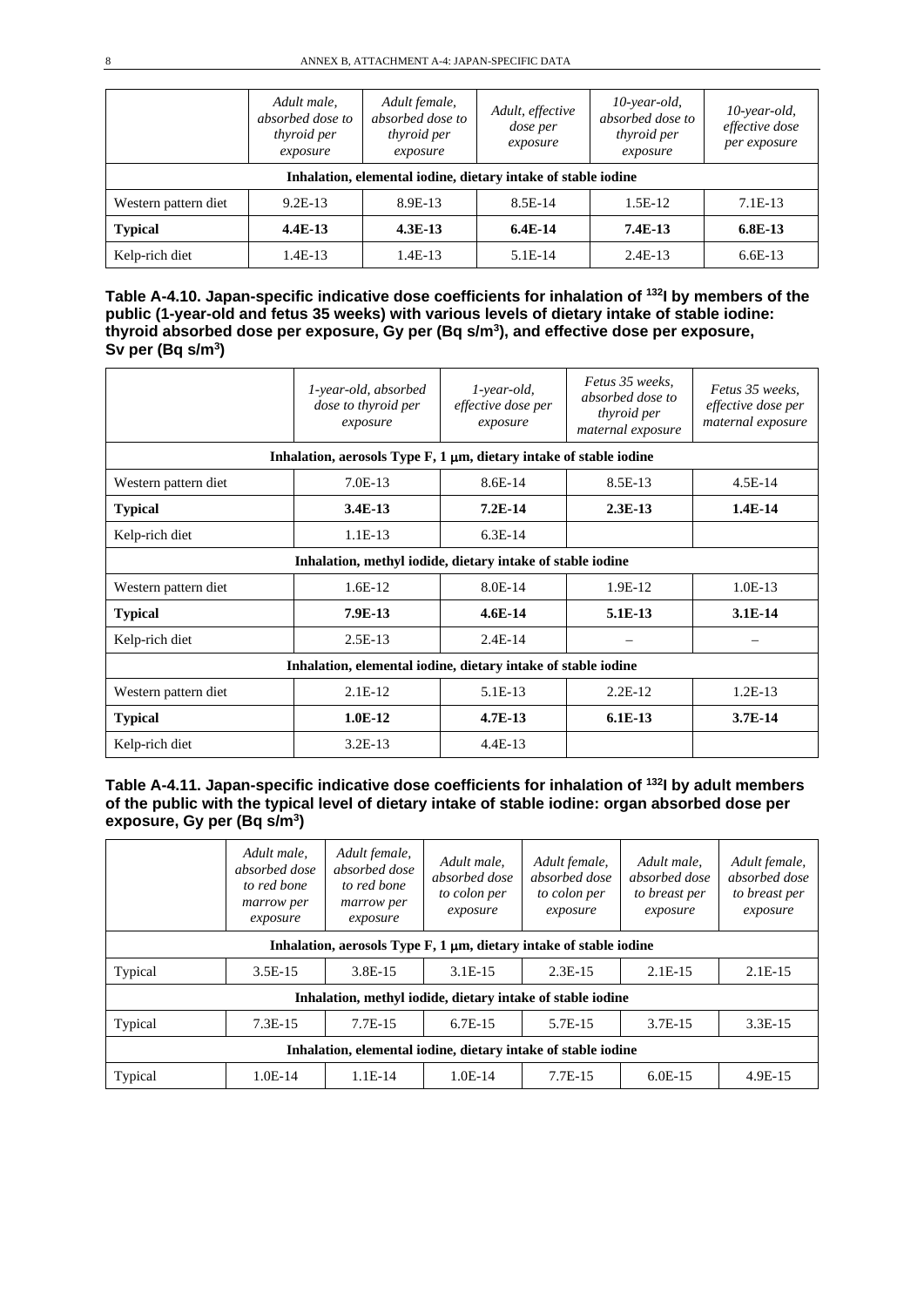**Table A-4.12. Japan-specific indicative dose coefficients for inhalation of 132I by children with the typical level of dietary intake of stable iodine: organ absorbed dose per exposure, Gy per (Bq s/m3)**

|                                                                            | $10$ -year-old,<br>absorbed dose<br>to red bone<br>marrow per<br>exposure | $10$ -year-old,<br>absorbed dose<br>to colon per<br>exposure | $10$ -year-old,<br>absorbed dose<br>to breast per<br>exposure | $1$ -year-old,<br>absorbed dose<br>to red bone<br>marrow per<br>exposure | $1$ -year-old,<br>absorbed dose<br>to colon per<br>exposure | $1$ -year-old,<br>absorbed dose<br>to breast per<br>exposure |
|----------------------------------------------------------------------------|---------------------------------------------------------------------------|--------------------------------------------------------------|---------------------------------------------------------------|--------------------------------------------------------------------------|-------------------------------------------------------------|--------------------------------------------------------------|
| Inhalation, aerosols Type $F$ , 1 $\mu$ m, dietary intake of stable iodine |                                                                           |                                                              |                                                               |                                                                          |                                                             |                                                              |
| Typical                                                                    | $4.3E-15$                                                                 | $3.6E-15$                                                    | $2.6E-15$                                                     | $4.6E-15$                                                                | $3.6E-15$                                                   | $2.6E-15$                                                    |
|                                                                            |                                                                           |                                                              |                                                               | Inhalation, methyl iodide, dietary intake of stable iodine               |                                                             |                                                              |
| Typical                                                                    | $8.1E-15$                                                                 | 8.0E-15                                                      | $4.1E-15$                                                     | $7.0E-15$                                                                | $7.3E-15$                                                   | 3.8E-15                                                      |
| Inhalation, elemental iodine, dietary intake of stable iodine              |                                                                           |                                                              |                                                               |                                                                          |                                                             |                                                              |
| Typical                                                                    | $1.1E-14$                                                                 | $1.2E-14$                                                    | 5.9E-15                                                       | $9.6E-15$                                                                | $1.0E-14$                                                   | 5.4E-15                                                      |

#### **Table A-4.13. Japan-specific indicative dose coefficients for ingestion of 132I by members of the public (adult and 10-year-old) with various levels of dietary intake of stable iodine: thyroid absorbed dose per intake, Gy/Bq, and effective dose per intake, Sv/Bq**

|                      | Adult male,<br>absorbed dose to<br>thyroid per<br>intake | Adult female,<br>absorbed dose to<br><i>thyroid per</i><br>intake | Adult, effective<br>dose per intake | $10$ -year-old,<br>absorbed dose to<br>thyroid per<br>intake | $10$ -year-old,<br>effective dose<br>per intake |
|----------------------|----------------------------------------------------------|-------------------------------------------------------------------|-------------------------------------|--------------------------------------------------------------|-------------------------------------------------|
| Western pattern diet | $2.9E-09$                                                | $3.5E-09$                                                         | $2.8E-10$                           | 7.1E-09                                                      | $5.8E-10$                                       |
| <b>Typical</b>       | 1.4E-09                                                  | 1.7E-09                                                           | $2.1E-10$                           | $3.4E-09$                                                    | $4.3E-10$                                       |
| Kelp-rich diet       | $4.5E-10$                                                | $5.5E-10$                                                         | $1.7E-10$                           | 1.1E-09                                                      | $3.4E-10$                                       |

#### **Table A-4.14. Japan-specific indicative dose coefficients for ingestion of 132I by members of the public (1-year-old and fetus 35 weeks) with various levels of dietary intake of stable Iodine: thyroid absorbed dose per intake, Gy/Bq, and effective dose per intake, Sv/Bq**

|                      | 1-year-old, absorbed<br>dose to thyroid per<br>intake | $1$ -year-old,<br>effective dose per<br>intake | Fetus 35 weeks, absorbed<br>dose to thyroid per<br>maternal intake | Fetus 35 weeks,<br>effective dose per<br>maternal intake |
|----------------------|-------------------------------------------------------|------------------------------------------------|--------------------------------------------------------------------|----------------------------------------------------------|
| Western pattern diet | 2.8E-08                                               | 1.7E-09                                        | $1.2E-08$                                                          | $6.2E-10$                                                |
| <b>Typical</b>       | 1.4E-08                                               | 1.1E-09                                        | $3.2E-09$                                                          | $2.0E-10$                                                |
| Kelp-rich diet       | 4.4E-09                                               | $7.6E-10$                                      |                                                                    |                                                          |

#### **Table A-4.15. Japan-specific indicative dose coefficients for ingestion of 132I by adult members of the public with the typical level of dietary intake of stable Iodine: organ absorbed dose per intake, Gy/Bq**

|         | Adult male,<br>absorbed<br><i>dose to red</i><br>bone marrow<br>per intake | Adult female,<br>absorbed<br><i>dose to red</i><br>bone marrow<br>per intake | Adult male,<br>absorbed<br><i>dose to colon</i><br>per intake | Adult female,<br>absorbed<br><i>dose to colon</i><br>per intake | Adult male,<br>absorbed<br>dose to<br>breast per<br>intake | Adult female,<br>absorbed<br>dose to<br>breast per<br>intake |
|---------|----------------------------------------------------------------------------|------------------------------------------------------------------------------|---------------------------------------------------------------|-----------------------------------------------------------------|------------------------------------------------------------|--------------------------------------------------------------|
| Typical | $3.6E-11$                                                                  | $4.8E-11$                                                                    | 5.0E-11                                                       | $3.9E-11$                                                       | $2.8E-11$                                                  | $2.5E-11$                                                    |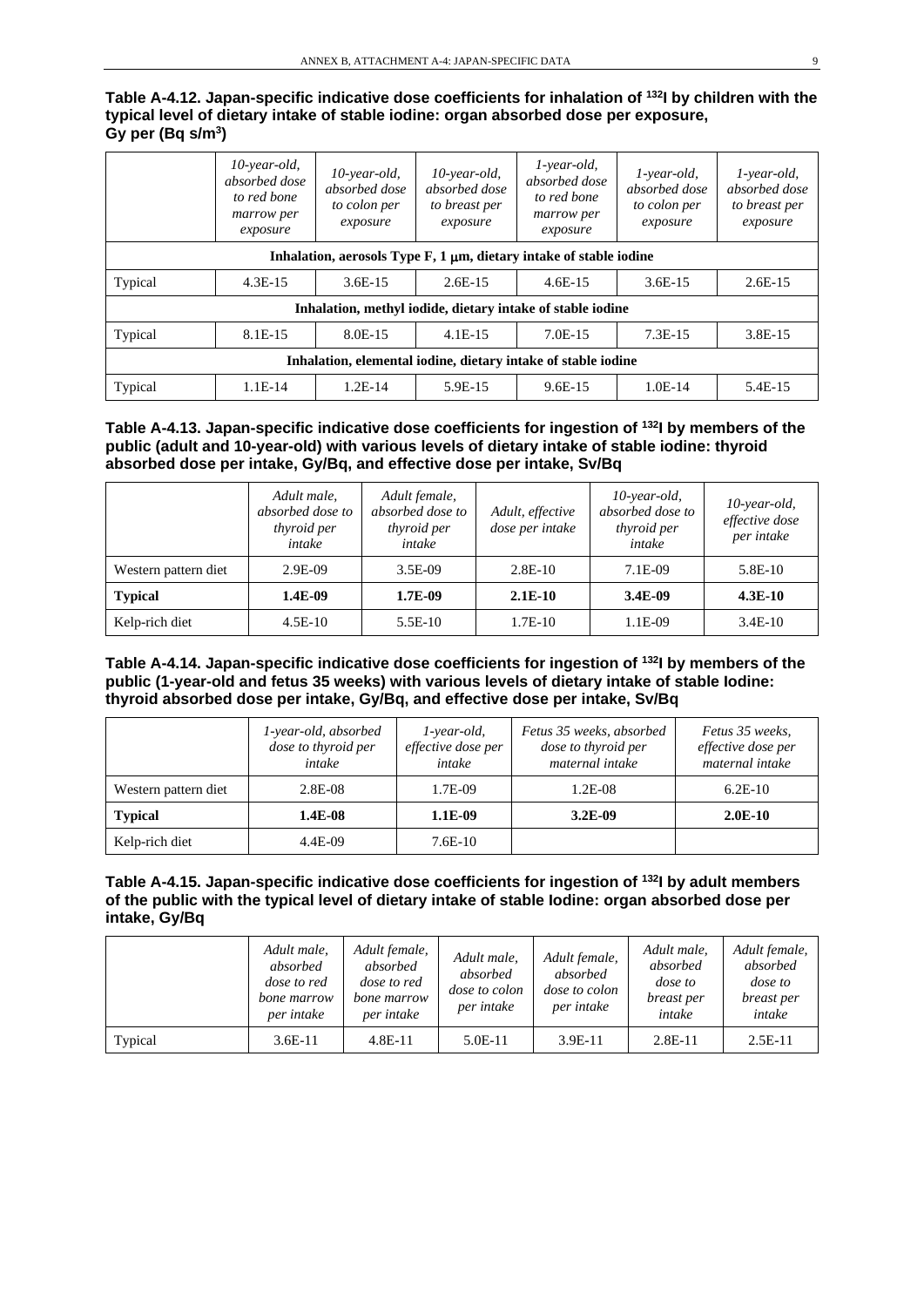|         | $10$ -year-old,<br>absorbed<br><i>dose to red</i><br>bone marrow<br>per intake | $10$ -year-old,<br>absorbed<br><i>dose to colon</i><br>per intake | $10$ -year-old,<br>absorbed<br>dose to<br>breast per<br>intake | l-year-old,<br>absorbed<br><i>dose to red</i><br>bone marrow<br>per intake | 1-year-old,<br>absorbed<br><i>dose to colon</i><br>per intake | $1$ -year-old,<br>absorbed<br><i>dose</i> to<br>breast per<br>intake |
|---------|--------------------------------------------------------------------------------|-------------------------------------------------------------------|----------------------------------------------------------------|----------------------------------------------------------------------------|---------------------------------------------------------------|----------------------------------------------------------------------|
| Typical | 5.5E-11                                                                        | 7.8E-11                                                           | $3.6E-11$                                                      | $1.4E-10$                                                                  | $1.9E-10$                                                     | $9.5E-11$                                                            |

**Table A-4.16. Japan-specific indicative dose coefficients for ingestion of 132I by children with the typical level of dietary intake of stable Iodine: organ absorbed dose per intake, Gy/Bq**

# **C. Japan-specific indicative dose coefficients for 133I**

**Table A-4.17. Japan-specific indicative dose coefficients for inhalation of 133I by members of the public (adult and 10-year-old) with various level of dietary intake of stable iodine: thyroid absorbed dose per exposure, Gy per (Bq s/m3), and effective dose per exposure, Sv per (Bq s/m3)**

|                                                               | Adult male,<br>absorbed dose to<br><i>thyroid per</i><br>exposure          | Adult female,<br>absorbed dose<br>to thyroid per<br>exposure | Adult, effective<br><i>dose per</i><br>exposure            | $10$ -year-old,<br>absorbed dose<br>to thyroid per<br>exposure | 10-year-old,<br>effective dose<br>per exposure |
|---------------------------------------------------------------|----------------------------------------------------------------------------|--------------------------------------------------------------|------------------------------------------------------------|----------------------------------------------------------------|------------------------------------------------|
|                                                               | Inhalation, aerosols Type $F$ , 1 $\mu$ m, dietary intake of stable iodine |                                                              |                                                            |                                                                |                                                |
| Western pattern diet                                          | $6.6E-12$                                                                  | $6.4E-12$                                                    | $3.1E-13$                                                  | $1.2E-11$                                                      | $6.0E-13$                                      |
| <b>Typical</b>                                                | $3.5E-12$                                                                  | 3.3E-12                                                      | $1.7E-13$                                                  | $6.3E-12$                                                      | $3.7E-13$                                      |
| Kelp-rich diet                                                | $1.2E-12$                                                                  | $1.1E-12$                                                    | $7.2E-14$                                                  | $2.1E-12$                                                      | $2.0E-13$                                      |
|                                                               |                                                                            |                                                              | Inhalation, methyl iodide, dietary intake of stable iodine |                                                                |                                                |
| Western pattern diet                                          | $1.2E-11$                                                                  | $1.2E-11$                                                    | 5.8E-13                                                    | $2.1E-11$                                                      | 8.9E-13                                        |
| <b>Typical</b>                                                | $6.5E-12$                                                                  | $6.3E-12$                                                    | $3.2E-13$                                                  | $1.1E-11$                                                      | 4.9E-13                                        |
| Kelp-rich diet                                                | $2.2E-12$                                                                  | $2.1E-12$                                                    | $1.2E-13$                                                  | $3.7E-12$                                                      | 1.9E-13                                        |
| Inhalation, elemental iodine, dietary intake of stable iodine |                                                                            |                                                              |                                                            |                                                                |                                                |
| Western pattern diet                                          | $1.7E-11$                                                                  | $1.7E-11$                                                    | 8.4E-13                                                    | $3.0E-11$                                                      | 1.8E-12                                        |
| <b>Typical</b>                                                | $9.2E-12$                                                                  | 8.8E-12                                                      | $4.7E-13$                                                  | $1.6E-11$                                                      | $1.2E-12$                                      |
| Kelp-rich diet                                                | $3.1E-12$                                                                  | 2.9E-12                                                      | $2.0E-13$                                                  | 5.3E-12                                                        | 8.3E-13                                        |

**Table A-4.18. Japan-specific indicative dose coefficients for inhalation of 133I by members of the public (1-year-old and fetus 35 weeks) with various level of dietary intake of stable iodine: thyroid absorbed dose per exposure, Gy per (Bq s/m3), and effective dose per exposure, Sv per (Bq s/m3)**

|                      | 1-year-old, absorbed<br>dose to thyroid per<br>exposure                    | $1$ -year-old,<br>effective dose per<br>exposure | Fetus 35 weeks,<br>absorbed dose to<br><i>thyroid per</i><br>maternal exposure | Fetus 35 weeks.<br>effective dose per<br>maternal exposure |  |  |
|----------------------|----------------------------------------------------------------------------|--------------------------------------------------|--------------------------------------------------------------------------------|------------------------------------------------------------|--|--|
|                      | Inhalation, aerosols Type $F$ , 1 $\mu$ m, dietary intake of stable iodine |                                                  |                                                                                |                                                            |  |  |
| Western pattern diet | 1.9E-11                                                                    | 8.6E-13                                          | $1.8E-11$                                                                      | $9.0E-13$                                                  |  |  |
| <b>Typical</b>       | 9.8E-12                                                                    | $5.0E-13$                                        | $6.3E-12$                                                                      | $3.2E-13$                                                  |  |  |
| Kelp-rich diet       | $3.3E-12$                                                                  | $2.4E-13$                                        |                                                                                |                                                            |  |  |
|                      | Inhalation, methyl iodide, dietary intake of stable iodine                 |                                                  |                                                                                |                                                            |  |  |
| Western pattern diet | $2.9E-11$                                                                  | $1.2E-12$                                        | $3.7E-11$                                                                      | 1.9E-12                                                    |  |  |
| <b>Typical</b>       | $1.5E-11$                                                                  | $6.4E-13$                                        | $1.3E-11$                                                                      | $6.6E-13$                                                  |  |  |
| Kelp-rich diet       | 5.1E-12                                                                    | $2.4E-13$                                        |                                                                                |                                                            |  |  |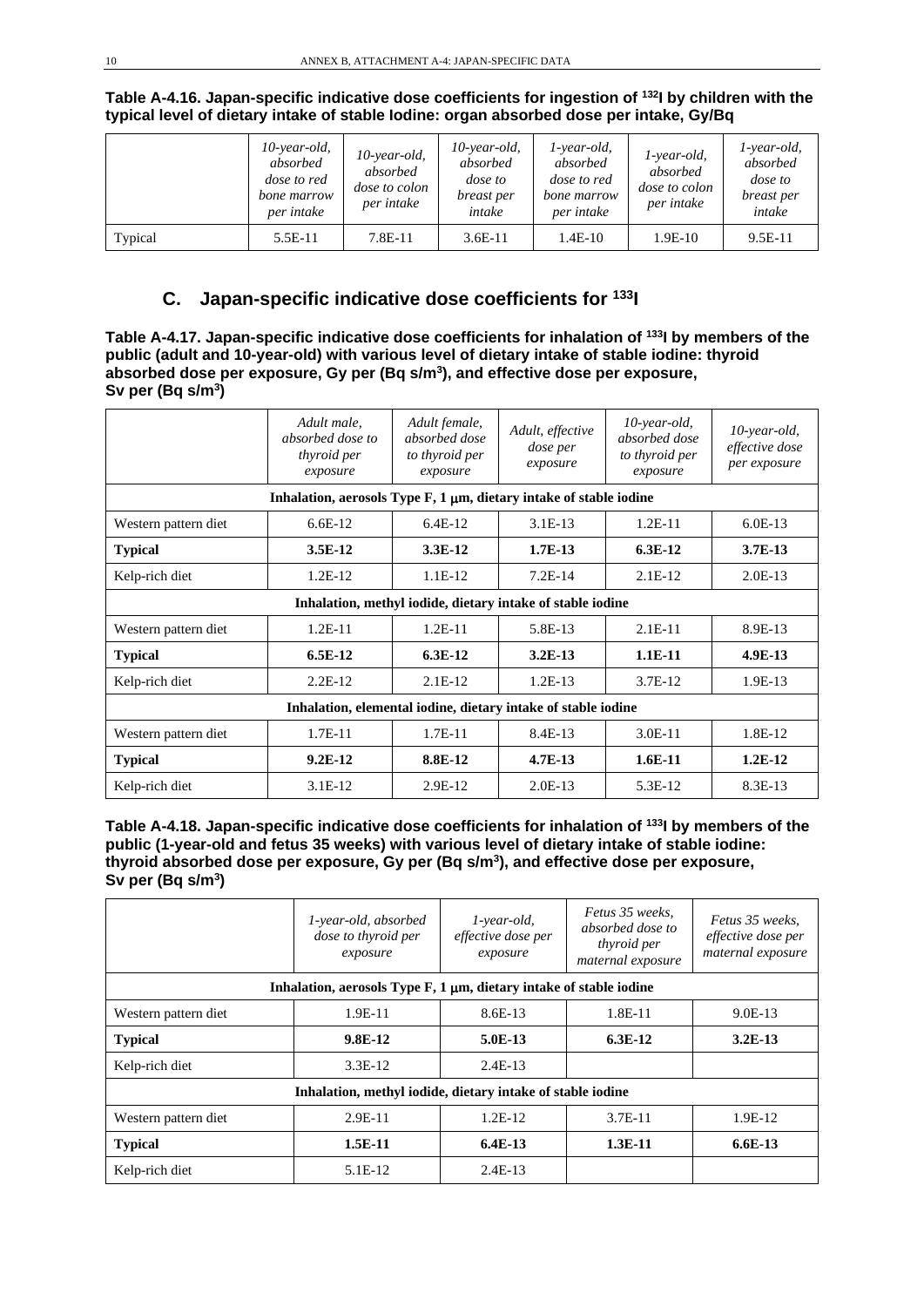|                                                               | 1-year-old, absorbed<br>dose to thyroid per<br>exposure | $1$ -year-old,<br>effective dose per<br>exposure | Fetus 35 weeks,<br>absorbed dose to<br>thyroid per<br>maternal exposure | Fetus 35 weeks.<br>effective dose per<br>maternal exposure |  |
|---------------------------------------------------------------|---------------------------------------------------------|--------------------------------------------------|-------------------------------------------------------------------------|------------------------------------------------------------|--|
| Inhalation, elemental iodine, dietary intake of stable iodine |                                                         |                                                  |                                                                         |                                                            |  |
| Western pattern diet                                          | $4.1E-11$                                               | $2.1E-12$                                        | $4.7E-11$                                                               | $2.4E-12$                                                  |  |
| <b>Typical</b>                                                | $2.1E-11$                                               | $1.3E-12$                                        | $1.7E-11$                                                               | 8.4E-13                                                    |  |
| Kelp-rich diet                                                | $7.2E-12$                                               | $7.1E-13$                                        |                                                                         |                                                            |  |

| Table A-4.19. Japan-specific indicative dose coefficients for inhalation of <sup>133</sup> l by adult members |
|---------------------------------------------------------------------------------------------------------------|
| of the public with the typical level of dietary intake of stable iodine: organ absorbed dose per              |
| exposure, Gy per $(Bq s/m3)$                                                                                  |

|                                                               | Adult male,<br>absorbed dose<br>to red bone<br>marrow per<br>exposure      | Adult female,<br>absorbed dose<br>to red bone<br>marrow per<br>exposure | Adult male,<br>absorbed dose<br>to colon per<br>exposure   | Adult female,<br>absorbed dose<br>to colon per<br>exposure | Adult male.<br>absorbed dose<br>to breast per<br>exposure | Adult female,<br>absorbed dose<br>to breast per<br>exposure |  |  |
|---------------------------------------------------------------|----------------------------------------------------------------------------|-------------------------------------------------------------------------|------------------------------------------------------------|------------------------------------------------------------|-----------------------------------------------------------|-------------------------------------------------------------|--|--|
|                                                               | Inhalation, aerosols Type $F$ , 1 $\mu$ m, dietary intake of stable iodine |                                                                         |                                                            |                                                            |                                                           |                                                             |  |  |
| Typical                                                       | $6.4E-15$                                                                  | $6.4E-15$                                                               | 5.8E-15                                                    | 5.0E-15                                                    | $3.4E-15$                                                 | $3.6E-15$                                                   |  |  |
|                                                               |                                                                            |                                                                         | Inhalation, methyl iodide, dietary intake of stable iodine |                                                            |                                                           |                                                             |  |  |
| Typical                                                       | $1.1E-14$                                                                  | $1.1E-14$                                                               | 9.8E-15                                                    | 8.6E-15                                                    | 5.5E-15                                                   | 5.6E-15                                                     |  |  |
| Inhalation, elemental iodine, dietary intake of stable iodine |                                                                            |                                                                         |                                                            |                                                            |                                                           |                                                             |  |  |
| Typical                                                       | $1.6E-14$                                                                  | $1.6E-14$                                                               | $1.5E-14$                                                  | $1.3E-14$                                                  | $8.2E-15$                                                 | 8.2E-15                                                     |  |  |

#### **Table A-4.20. Japan-specific indicative dose coefficients for inhalation of 133I by children with the typical level of dietary intake of stable iodine: organ absorbed dose per exposure, Gy per (Bq s/m3)**

|                                                               | $10$ -year-old,<br>absorbed dose<br>to red bone<br>marrow per<br>exposure  | $10$ -year-old,<br>absorbed dose<br>to colon per<br>exposure | $10$ -year-old,<br>absorbed dose<br>to breast per<br>exposure | $1$ -year-old,<br>absorbed dose<br>to red bone<br>marrow per<br>exposure | $1$ -year-old,<br>absorbed dose<br>to colon per<br>exposure | $1$ -year-old,<br>absorbed dose<br>to breast per<br>exposure |  |  |
|---------------------------------------------------------------|----------------------------------------------------------------------------|--------------------------------------------------------------|---------------------------------------------------------------|--------------------------------------------------------------------------|-------------------------------------------------------------|--------------------------------------------------------------|--|--|
|                                                               | Inhalation, aerosols Type $F$ , 1 $\mu$ m, dietary intake of stable iodine |                                                              |                                                               |                                                                          |                                                             |                                                              |  |  |
| Typical                                                       | $7.7E-15$                                                                  | $7.6E-15$                                                    | $4.7E-15$                                                     | $9.1E-15$                                                                | 7.8E-15                                                     | 5.3E-15                                                      |  |  |
|                                                               |                                                                            |                                                              |                                                               | Inhalation, methyl iodide, dietary intake of stable iodine               |                                                             |                                                              |  |  |
| Typical                                                       | $1.2E-14$                                                                  | $1.2E-14$                                                    | $7.0E-15$                                                     | $1.2E-14$                                                                | $1.1E-14$                                                   | $7.0E-15$                                                    |  |  |
| Inhalation, elemental iodine, dietary intake of stable iodine |                                                                            |                                                              |                                                               |                                                                          |                                                             |                                                              |  |  |
| Typical                                                       | 1.7E-14                                                                    | 1.8E-14                                                      | $1.0E-14$                                                     | $1.7E-14$                                                                | $1.7E-14$                                                   | $1.0E-14$                                                    |  |  |

#### **Table A-4.21. Japan-specific indicative dose coefficients for ingestion of 133I by members of the public (adult and 10-year-old) with various levels of dietary intake of stable iodine: thyroid absorbed dose per intake, Gy/Bq, and effective dose per intake, Sv/Bq**

|                      | Adult male,<br>absorbed dose to<br>thyroid per<br>intake | Adult female,<br>absorbed dose to<br><i>thyroid per</i><br>intake | Adult, effective<br>dose per intake | $10$ -year-old,<br>absorbed dose to<br>thyroid per<br>intake | $10$ -year-old,<br>effective dose<br>per intake |
|----------------------|----------------------------------------------------------|-------------------------------------------------------------------|-------------------------------------|--------------------------------------------------------------|-------------------------------------------------|
| Western pattern diet | $6.6E-08$                                                | 8.0E-08                                                           | $3.1E-09$                           | 1.6E-07                                                      | 7.0E-09                                         |
| <b>Typical</b>       | $3.5E-08$                                                | $4.2E-08$                                                         | 1.8E-09                             | 8.6E-08                                                      | 3.9E-09                                         |
| Kelp-rich diet       | $1.2E-08$                                                | 1.4E-08                                                           | $7.4E-10$                           | $2.9E-08$                                                    | 1.6E-09                                         |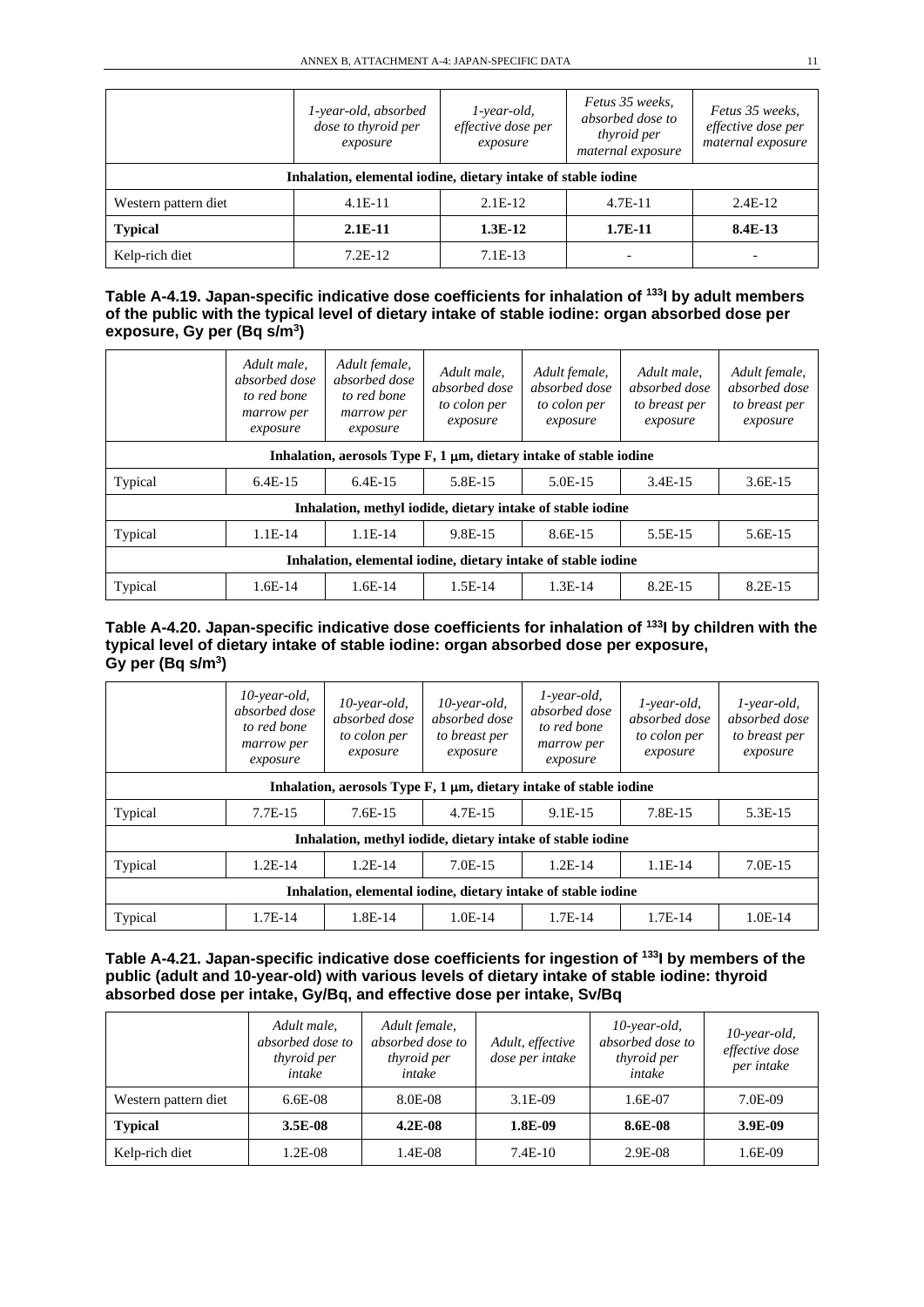#### **Table A-4.22. Japan-specific indicative dose coefficients for ingestion of 133I by members of the public (1-year-old and fetus 35 weeks) with various levels of dietary intake of stable iodine: thyroid absorbed dose per intake, Gy/Bq, and effective dose per intake, Sv/Bq**

|                      | $1$ -year-old,<br>absorbed dose to<br>thyroid per intake | 1-year-old, effective<br>dose per intake | Fetus 35 weeks, absorbed<br>dose to thyroid per<br>maternal intake | Fetus 35 weeks, effective<br>dose per maternal intake |
|----------------------|----------------------------------------------------------|------------------------------------------|--------------------------------------------------------------------|-------------------------------------------------------|
| Western pattern diet | 6.7E-07                                                  | 2.8E-08                                  | 2.5E-07                                                            | 1.3E-08                                               |
| <b>Typical</b>       | $3.5E-07$                                                | 1.5E-08                                  | 8.9E-08                                                            | 4.5E-09                                               |
| Kelp-rich diet       | 1.2E-07                                                  | 5.6E-09                                  |                                                                    |                                                       |

#### **Table A-4.23. Japan-specific indicative dose coefficients for ingestion of 133I by adult members of the public with the typical level of dietary intake of stable Iodine: organ absorbed dose per intake, Gy/Bq**

|         | Adult male,<br>absorbed<br><i>dose to red</i><br>bone marrow<br>per intake | Adult female,<br>absorbed<br><i>dose to red</i><br>bone marrow<br>per intake | Adult male,<br>absorbed<br><i>dose to colon</i><br>per intake | Adult female,<br>absorbed<br><i>dose to colon</i><br>per intake | Adult male,<br>absorbed<br>dose to<br>breast per<br>intake | Adult female,<br>absorbed<br>dose to<br>breast per<br>intake |
|---------|----------------------------------------------------------------------------|------------------------------------------------------------------------------|---------------------------------------------------------------|-----------------------------------------------------------------|------------------------------------------------------------|--------------------------------------------------------------|
| Typical | $6.0E-11$                                                                  | $7.5E-11$                                                                    | $7.0E-11$                                                     | $7.2E-11$                                                       | $3.4E-11$                                                  | $4.0E-11$                                                    |

#### **Table A-4.24. Japan-specific indicative dose coefficients for ingestion of 133I by children with the typical level of dietary intake of stable Iodine: organ absorbed dose per intake, Gy/Bq**

|         | $10$ -year-old,<br>absorbed<br><i>dose to red</i><br>bone marrow<br>per intake | $10$ -year-old,<br>absorbed<br><i>dose to colon</i><br>per intake | $10$ -year-old,<br>absorbed<br><i>dose</i> to<br>breast per<br>intake | l-year-old,<br>absorbed<br><i>dose to red</i><br>bone marrow<br>per intake | $1$ -year-old,<br>absorbed<br><i>dose to colon</i><br>per intake | l-year-old,<br>absorbed<br>dose to<br>breast per<br>intake |
|---------|--------------------------------------------------------------------------------|-------------------------------------------------------------------|-----------------------------------------------------------------------|----------------------------------------------------------------------------|------------------------------------------------------------------|------------------------------------------------------------|
| Typical | $9.6E-11$                                                                      | $1.2E-10$                                                         | 5.8E-11                                                               | $2.9E-10$                                                                  | $3.1E-10$                                                        | $1.7E-10$                                                  |

## **D. Japan-specific indicative dose coefficients for 132Te**

**Table A-4.25. Japan-specific indicative dose coefficients for inhalation of 132Te by members of the public (adult and 10-year-old) with various level of dietary intake of stable iodine: thyroid absorbed dose per exposure, Gy per (Bq s/m3), and effective dose per exposure, Sv per (Bq s/m3)**

|                      | Adult male,<br>absorbed dose to<br>thyroid per<br>exposure                 | Adult female,<br>absorbed dose<br>to thyroid per<br>exposure | Adult, effective<br>dose per<br>exposure | $10$ -year-old,<br>absorbed dose<br>to thyroid per<br>exposure | $10$ -year-old,<br>effective dose<br>per exposure |
|----------------------|----------------------------------------------------------------------------|--------------------------------------------------------------|------------------------------------------|----------------------------------------------------------------|---------------------------------------------------|
|                      | Inhalation, aerosols Type $F$ , 1 $\mu$ m, dietary intake of stable iodine |                                                              |                                          |                                                                |                                                   |
| Western pattern diet | $4.3E-12$                                                                  | $4.1E-12$                                                    | $3.1E-13$                                | $7.3E-12$                                                      | 5.7E-13                                           |
| <b>Typical</b>       | $2.1E-12$                                                                  | $2.0E-12$                                                    | $2.2E-13$                                | $3.6E-12$                                                      | $4.2E-13$                                         |
| Kelp-rich diet       | $7.4E-13$                                                                  | $7.2E-13$                                                    | $1.6E-13$                                | $1.3E-12$                                                      | $3.3E-13$                                         |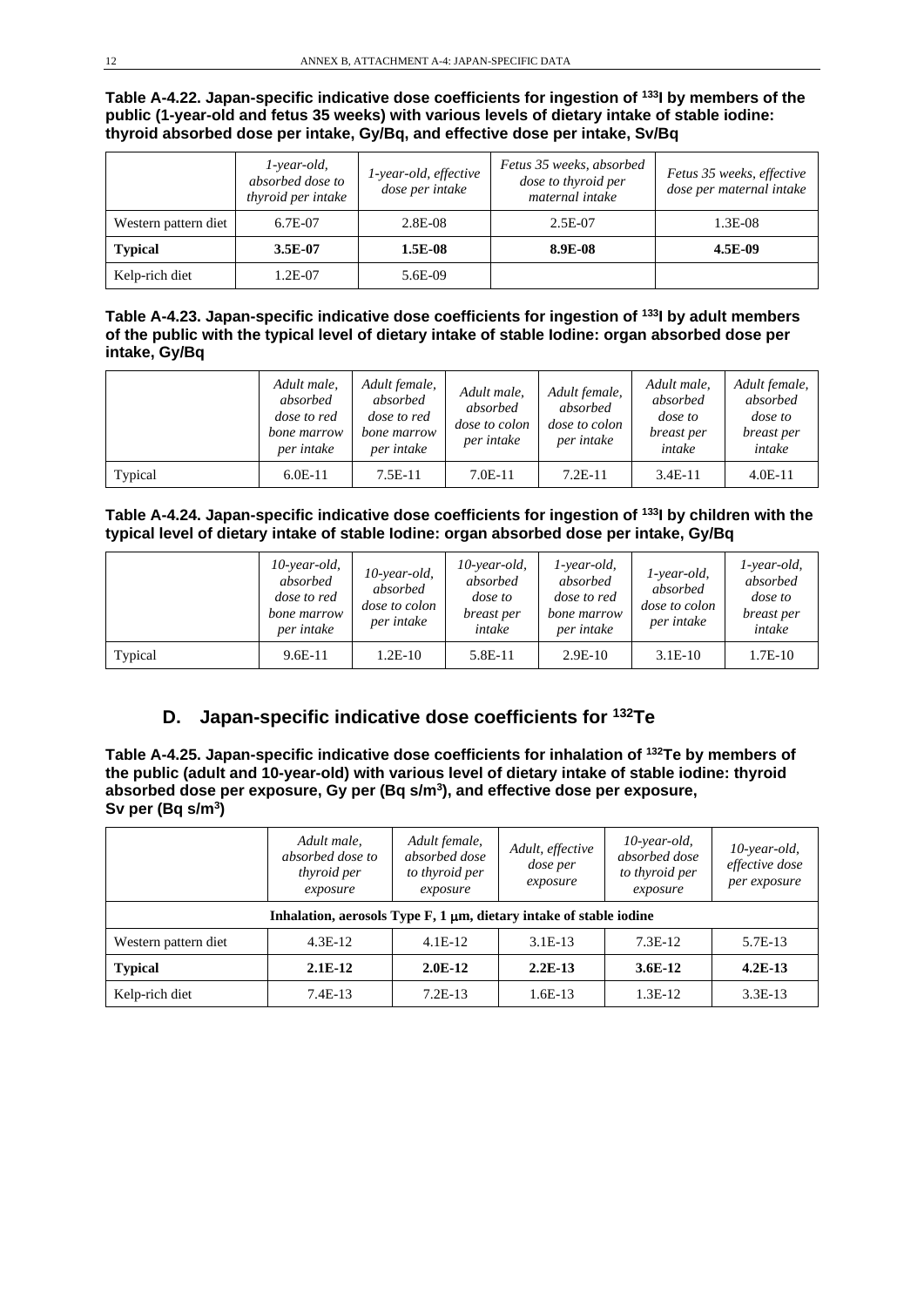**Table A-4.26. Japan-specific indicative dose coefficients for inhalation of 132Te by members of the public (1-year-old and fetus 35 weeks) with various level of dietary intake of stable iodine: thyroid absorbed dose per exposure, Gy per (Bq s/m3), and effective dose per exposure, Sv per (Bq s/m3)**

|                      | 1-year-old, absorbed<br>dose to thyroid per<br>exposure                    | $1$ -year-old,<br>effective dose per<br>exposure | Fetus 35 weeks,<br>absorbed dose to<br>thyroid per<br>maternal exposure | Fetus 35 weeks.<br>effective dose per<br>maternal exposure |
|----------------------|----------------------------------------------------------------------------|--------------------------------------------------|-------------------------------------------------------------------------|------------------------------------------------------------|
|                      | Inhalation, aerosols Type $F$ , 1 $\mu$ m, dietary intake of stable iodine |                                                  |                                                                         |                                                            |
| Western pattern diet | 1.1E-11                                                                    | $7.2E-13$                                        | $2.3E-11$                                                               | 1.2E-12                                                    |
| <b>Typical</b>       | $5.4E-12$                                                                  | $4.9E-13$                                        | 5.9E-12                                                                 | $3.7E-13$                                                  |
| Kelp-rich diet       | 1.9E-12                                                                    | $3.5E-13$                                        |                                                                         |                                                            |

**Table A-4.27. Japan-specific indicative dose coefficients for inhalation of 132Te by adult members of the public with the typical level of dietary intake of stable iodine: organ absorbed dose per exposure, Gy per (Bq s/m3)**

|         | Adult male,<br>absorbed<br><i>dose to red</i><br>bone marrow<br>per exposure | Adult female,<br>absorbed<br><i>dose to red</i><br>bone marrow<br>per exposure | Adult male,<br>absorbed<br>dose to colon<br>per exposure | Adult female,<br>absorbed<br><i>dose to colon</i><br>per exposure | Adult male,<br>absorbed<br><i>dose to breast</i><br>per exposure | Adult female,<br>absorbed<br><i>dose to breast</i><br>per exposure |
|---------|------------------------------------------------------------------------------|--------------------------------------------------------------------------------|----------------------------------------------------------|-------------------------------------------------------------------|------------------------------------------------------------------|--------------------------------------------------------------------|
|         |                                                                              | Inhalation, aerosols Type $F$ , 1 $\mu$ m, dietary intake of stable iodine     |                                                          |                                                                   |                                                                  |                                                                    |
| Typical | $6.5E-14$                                                                    | $7.1E-14$                                                                      | 1.8E-13                                                  | $1.7E-13$                                                         | $3.2E-14$                                                        | $2.6E-14$                                                          |

**Table A-4.28. Japan-specific indicative dose coefficients for inhalation of 132Te by children with the typical level of dietary intake of stable iodine: organ absorbed dose per exposure, Gy per (Bq s/m3)**

|         | $10$ -year-old,<br>absorbed<br><i>dose to red</i><br>bone marrow<br>per exposure | $10$ -year-old,<br>absorbed<br>dose to colon<br>per exposure | $10$ -year-old,<br>absorbed<br><i>dose to breast</i><br>per exposure       | $1$ -year-old,<br>absorbed<br><i>dose to red</i><br>bone marrow<br>per exposure | $1$ -year-old,<br>absorbed<br><i>dose to colon</i><br>per exposure | $1$ -year-old,<br>absorbed<br><i>dose to breast</i><br>per exposure |
|---------|----------------------------------------------------------------------------------|--------------------------------------------------------------|----------------------------------------------------------------------------|---------------------------------------------------------------------------------|--------------------------------------------------------------------|---------------------------------------------------------------------|
|         |                                                                                  |                                                              | Inhalation, aerosols Type $F$ , 1 $\mu$ m, dietary intake of stable iodine |                                                                                 |                                                                    |                                                                     |
| Typical | $7.8E-14$                                                                        | $2.5E-13$                                                    | $3.7E-14$                                                                  | 8.4E-14                                                                         | $2.0E-13$                                                          | $3.8E-14$                                                           |

#### **Table A-4.29. Japan-specific indicative dose coefficients for ingestion of 132Te by members of the public (adult and 10-year-old) with various levels of dietary intake of stable iodine: thyroid absorbed dose per intake, Gy/Bq, and effective dose per intake, Sv/Bq**

|                      | Adult male,<br>absorbed dose to<br>thyroid per<br>intake | Adult female,<br>absorbed dose to<br>thyroid per<br>intake | Adult, effective<br>dose per intake | $10$ -year-old,<br>absorbed dose to<br>thyroid per<br>intake | $10$ -year-old,<br>effective dose per<br>intake |
|----------------------|----------------------------------------------------------|------------------------------------------------------------|-------------------------------------|--------------------------------------------------------------|-------------------------------------------------|
| Western pattern diet | 2.0E-08                                                  | $2.4E-08$                                                  | 1.9E-09                             | 4.9E-08                                                      | $3.6E-09$                                       |
| <b>Typical</b>       | 9.8E-09                                                  | $1.2E-08$                                                  | 1.5E-09                             | $2.4E-0.8$                                                   | $2.6E-09$                                       |
| Kelp-rich diet       | 3.4E-09                                                  | $4.1E-09$                                                  | 1.2E-09                             | 8.3E-09                                                      | 2.0E-09                                         |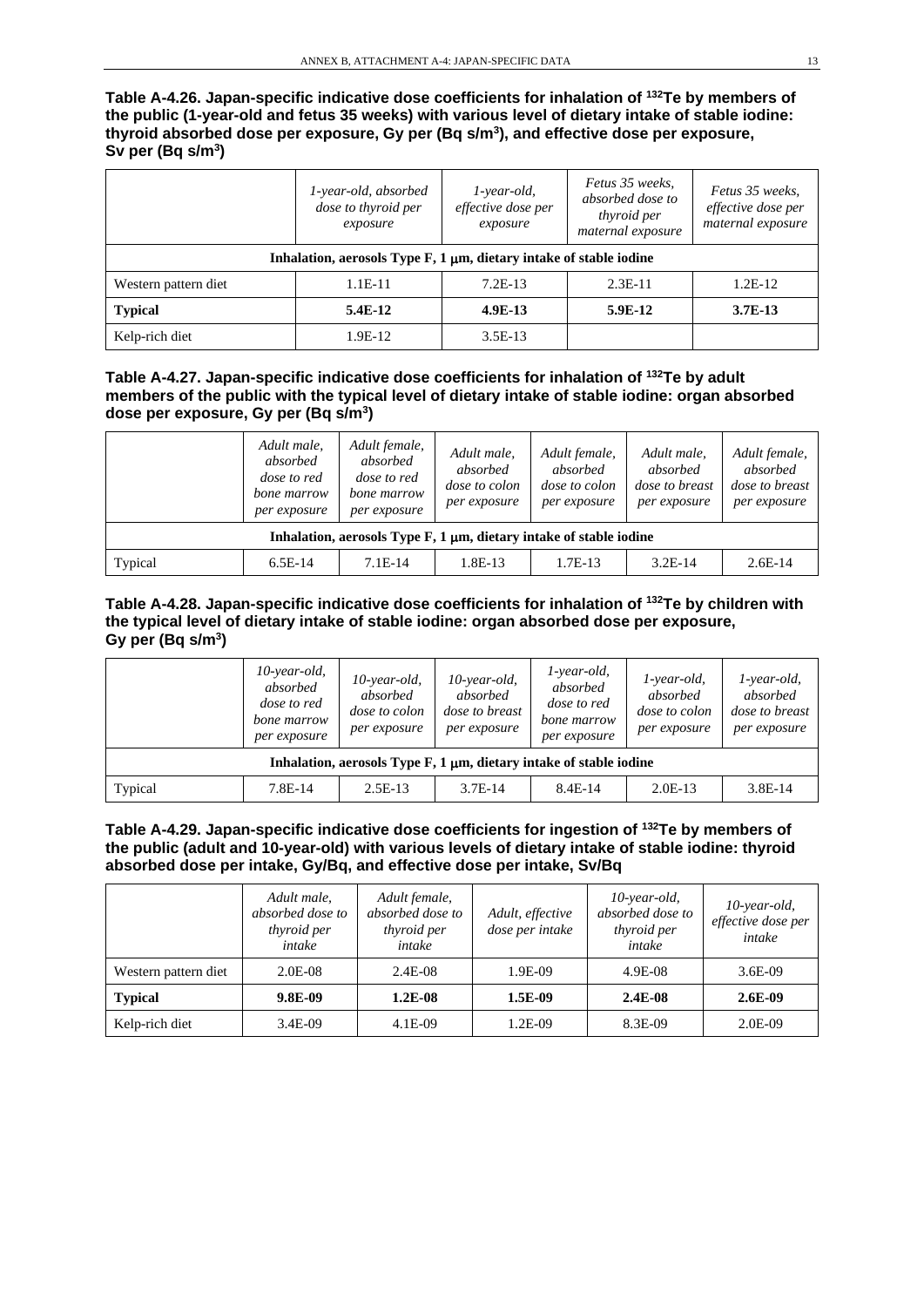**Table A-4.30. Japan-specific indicative dose coefficients for ingestion of 132Te by members of the public (1-year-old and fetus 35 weeks) with various levels of dietary intake of stable iodine: thyroid absorbed dose per intake, Gy/Bq, and effective dose per intake, Sv/Bq**

|                      | 1-year-old, absorbed<br>dose to thyroid per<br>intake | $1$ -year-old,<br>effective dose per<br>intake | Fetus 35 weeks,<br>absorbed dose to<br><i>thyroid per</i><br>maternal intake | Fetus 35 weeks,<br>effective dose per<br>maternal intake |
|----------------------|-------------------------------------------------------|------------------------------------------------|------------------------------------------------------------------------------|----------------------------------------------------------|
| Western pattern diet | 1.9E-07                                               | $1.2E-08$                                      | 1.3E-07                                                                      | $7.2E-09$                                                |
| <b>Typical</b>       | $9.5E-08$                                             | 7.8E-09                                        | $3.4E-08$                                                                    | $2.4E-09$                                                |
| Kelp-rich diet       | 3.3E-08                                               | 5.3E-09                                        |                                                                              |                                                          |

| Table A-4.31. Japan-specific indicative dose coefficients for ingestion of <sup>132</sup> Te by adult members |
|---------------------------------------------------------------------------------------------------------------|
| of the public with the typical level of dietary intake of stable iodine: organ absorbed dose per              |
| intake, Gy/Bq                                                                                                 |

|         | Adult male,<br>absorbed<br><i>dose to red</i><br>bone<br>marrow per<br>intake | Adult<br>female,<br>absorbed<br><i>dose to red</i><br>bone<br>marrow per<br>intake | Adult male,<br>absorbed<br>dose to<br>colon per<br>intake | Adult<br>female,<br>absorbed<br><i>dose</i> to<br>colon per<br>intake | Adult male,<br>absorbed<br><i>dose</i> to<br>breast per<br>intake | Adult<br>female,<br>absorbed<br>dose to<br>breast per<br>intake |
|---------|-------------------------------------------------------------------------------|------------------------------------------------------------------------------------|-----------------------------------------------------------|-----------------------------------------------------------------------|-------------------------------------------------------------------|-----------------------------------------------------------------|
| Typical | $4.2E-10$                                                                     | $5.9E-10$                                                                          | 3.0E-09                                                   | $3.6E-09$                                                             | $2.1E-10$                                                         | $1.6E-10$                                                       |

**Table A-4.32. Japan-specific indicative dose coefficients for ingestion of 132Te by children with the typical level of dietary intake of stable iodine: organ absorbed dose per intake, Gy/Bq**

|         | $10$ -year-old,<br>absorbed<br><i>dose to red</i><br>bone marrow<br>per intake | $10$ -year-old,<br>absorbed<br>dose to colon<br>per intake | 10-year-old,<br>absorbed<br><i>dose to breast</i><br>per intake | 1-year-old,<br>absorbed<br><i>dose to red</i><br>bone marrow<br>per intake | 1-year-old,<br>absorbed<br><i>dose to colon</i><br>per intake | 1-year-old,<br>absorbed<br><i>dose to breast</i><br>per intake |
|---------|--------------------------------------------------------------------------------|------------------------------------------------------------|-----------------------------------------------------------------|----------------------------------------------------------------------------|---------------------------------------------------------------|----------------------------------------------------------------|
| Typical | $6.7E-10$                                                                      | 5.3E-09                                                    | $2.8E-10$                                                       | 1.7E-09                                                                    | 1.0E-08                                                       | $7.4E-10$                                                      |

# **II. JAPAN-SPECIFIC OCCUPANCY FACTORS**

1. This review is largely concerned with information on occupancy factors (i.e., the fractions of time spent outdoors and indoors) published since 2013 by Japanese authors in peerreviewed journals. It first summarizes the annual occupancy factors used in the UNSCEAR 2013 Report [UNSCEAR, 2014]; these were for four age-social groups of Japanese people and were derived from Japanese official demography sources. It then summarizes the findings of six publications that quantify the fractions of time spent indoors and outdoors by different groups of adults and children in the Japanese population. Based on an analysis of the data in these publications, occupancy factors were derived for use in the update of the assessment of doses made in the UNSCEAR 2013 Report.

### **A. UNSCEAR 2013 Report – occupancy factors for Japan[1](#page-13-0)**

2. For this study of Japanese populations with their unique national cultural tradition, the occupation factors *pij* were derived as fractions of daily time from the national survey data specific for Japan [MIC, 2011]. The results are presented in table A-4.33.

<span id="page-13-0"></span><sup>&</sup>lt;sup>1</sup> Taken from section II.B.3 of attachment C-12 [UNSCEAR, 2014].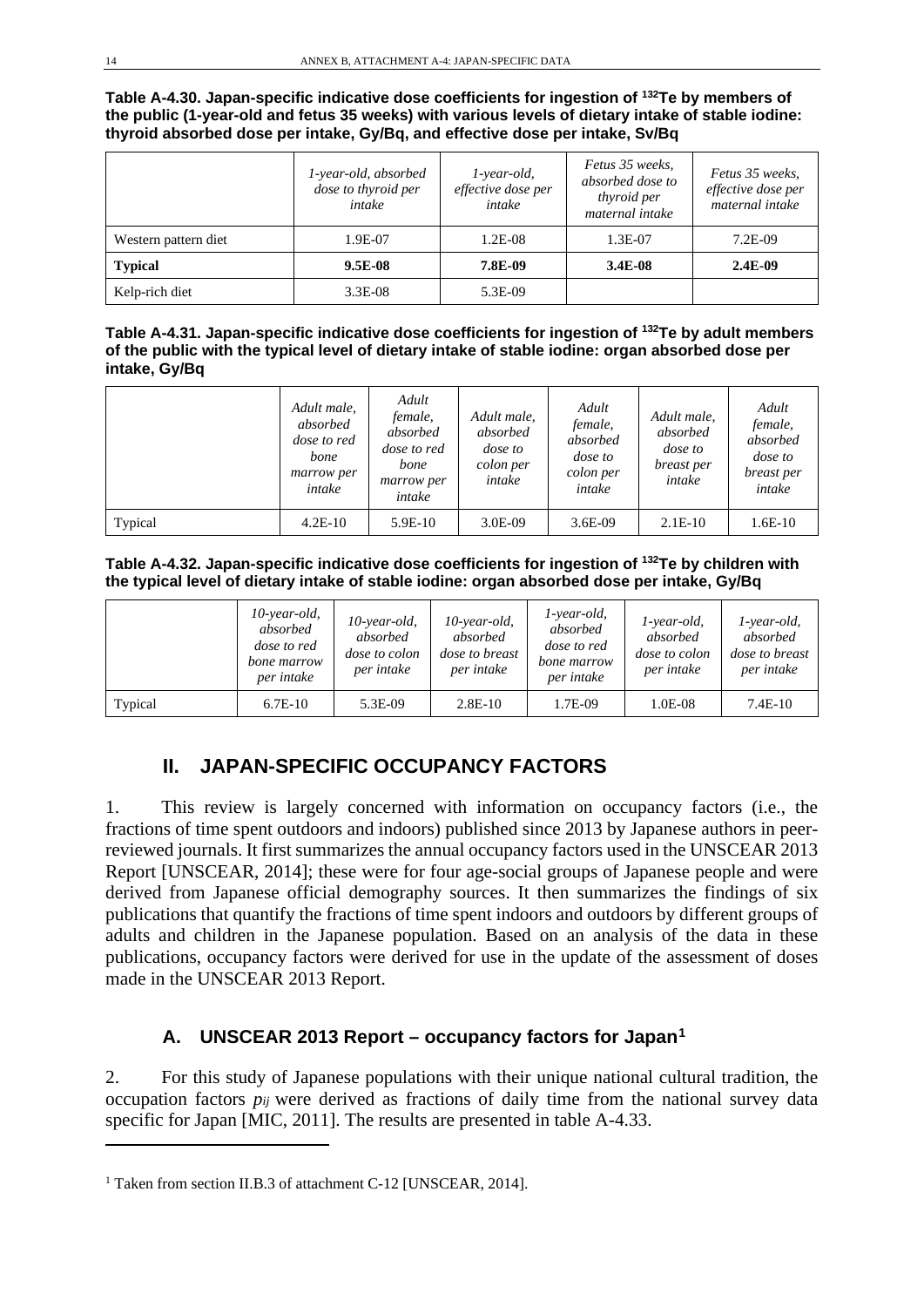|                         | Occupancy factor, $p_{ij}$ (dimensionless) |                |                |                               |  |  |  |
|-------------------------|--------------------------------------------|----------------|----------------|-------------------------------|--|--|--|
| <i>Type of location</i> | $1$ -year-old                              | $10$ -year-old | Outdoor worker | Indoor worker or<br>pensioner |  |  |  |
| Indoors                 | 0.80                                       | 0.85           | 0.70           | 0.90                          |  |  |  |
| Outdoors including:     | 0.20                                       | 0.15           | 0.30           | 0.10                          |  |  |  |
| Paved surfaces          | 0.10                                       | 0.05           | 0.20           | 0.05                          |  |  |  |
| Unpaved surfaces        | 0.10                                       | 0.10           | 0.10           | 0.05                          |  |  |  |

| Table A-4.33. Set of annual occupancy factors pijfor Japan used in the UNSCEAR 2013 Report |  |  |
|--------------------------------------------------------------------------------------------|--|--|
|--------------------------------------------------------------------------------------------|--|--|

3. The occupancy factors presented in table A-4.33, in combination with location factors (i.e., to take account of shielding effects while inside buildings, etc.), were used in [UNSCEAR, 2014] to characterize 12 social/age groups and dwelling house types. At the time when the UNSCEAR 2013 Report was being prepared, only limited information on time spent by various groups of the Japanese population in various locations had been published. The national survey data used for this purpose did not contain explicit information on the fractions of time spent by people indoors and outdoors; occupancy factors in table A-4.33 had, therefore, to be assessed indirectly.

### **B. Review of publications by Japanese authors since 2013 relevant for the assessment of occupancy factors**

4. Takahara et al. [Takahara et al., 2014b] provided quantitative information on external doses to evacuees. Doses were estimated for indoor workers, outdoor workers, and pensioners on the assumption that they lived in urban areas. It was assumed that indoor workers and pensioners spent all day in areas paved with asphalt. However, it was assumed that outdoor workers spent their working hours in areas classified as "dirt surfaces" in an urban environment.

5. In the survey, time spent indoors and outdoors for the three population groups was measured: indoor workers, outdoor workers, and pensioners. The indoor workers surveyed were from the Fukushima City offices and the outdoor workers were from the Northern Fukushima Affiliate of Contractors Association and Japan Agricultural Cooperatives. Data surveyed for the months of February, March and April 2012 were used in deriving occupancy factors for use in the update of the UNSCEAR 2013 Report [UNSCEAR, 2014].

6. Some quantitative information on time spent indoors and outdoors by adult people engaged in various activities, including statistical parameters that determined the probability distribution functions of time spent outdoors by each population group under consideration, was derived from table 18.3 of Takahara et al. [Takahara et al., 2014a] and included in table A-4.34 below. A limitation of this study was the absence of information on the numbers of people interviewed.

7. Takahara et al. [Takahara et al., 2014a] reported on the development of a probabilistic model for dose assessment based on measurements conducted in early 2012. They studied doses to residents of Fukushima Prefecture from external exposure by measuring ambient dose rates and monthly doses to 500 individuals, as well as behaviour patterns of various population groups, including indoor and outdoor workers, and pensioners.

8. Participants were interviewed in February, March and April 2012. Participants from all groups spent most of their time inside their homes. Those from the Senior Citizens' Club stayed inside their homes for 21 hours daily, amounting to about 90% of time in a day. The participants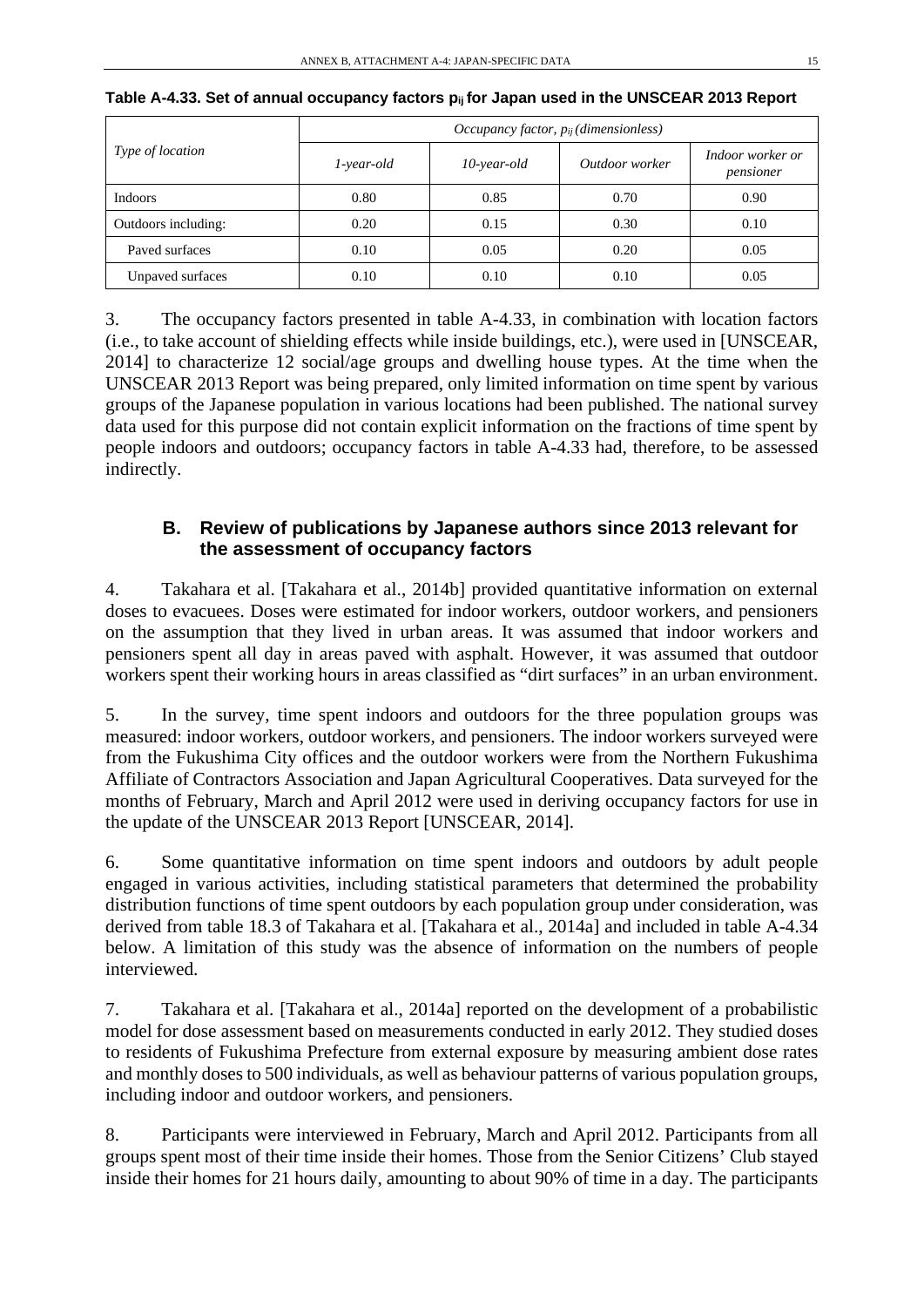from the three other groups (Fukushima City office workers, the Northern Fukushima Affiliate of Contractors Association, and the Japan Agricultural Cooperatives) stayed inside their homes for about 14–17 hours daily. The daily time spent outside houses was 1.2 hours for the Senior Citizens' Club and 2.2 hours for members of the Japan Agricultural Cooperatives. The participants from Fukushima City office spent 0.2 hours outside their homes, and those from the Contractors' Association spent 0.3 hours outside their homes.

9. A different trend between the population groups was observed with respect to time spent in workplaces. The participants from the Fukushima City office stayed inside office buildings on average for 7.0 hours per day while at work and outside of office buildings for only 0.1 hours. The participants from the Contractors' Association stayed inside buildings for 2.3 hours on average and outside for about 6.2 hours. The participants from the Agricultural Cooperatives stayed outside the house 2.2 hours and spent most of their working hours outside buildings, staying inside for 0.3 hours and outside for 2.4 hours.

10. Clear differences were found between the groups in terms of time spent outdoors and how it varied between individuals. For participants from the Fukushima City office and the Senior Citizens' Club, normality was examined for the logarithmic values of time spent outdoors; significance levels were more than 5% for both groups. When the time spent outdoors daily was expressed as a geometric mean for each month between February and April, it ranged from 0.4–0.8 hours for workers in the Fukushima City office and 1.0–1.7 hours for members of the Senior Citizens' Club. Arithmetic means of the daily time spent outdoors were in the range of 0.7–1.0 hours for those from the Fukushima City office and 1.7–2.6 hours for those from the Senior Citizens' Club.

11. When time spent daily outdoors was expressed as the arithmetic means for each month between February and April, it was in the range of 7.5–7.6 hours for those from the Contractors' Association and 5.2–7.9 hours for those from the Agricultural Cooperatives.

12. Estimates of the time spent indoors and outdoors by adults engaged in various activities have been derived from Takahara et al. [Takahara et al., 2014a] and are presented in table A-4.34.

13. Yajima et al. [Yajima et al., 2015] measured ambient dose rates at many residential and occupational locations throughout a number of study areas in Fukushima Prefecture and also individual doses with personal dosimeters. They also presented data on national occupancy of, and shielding by, buildings. For all locations investigated, the estimated effective dose to outdoor workers was higher than that to indoor workers [Yajima et al., 2015].

14. Individual doses were calculated for lifestyles of the following occupations: farmer, forest worker, office worker, school staff, and home-based individuals (i.e., those who spent most of the day at home). Time allocations for each place of residence or work were created for each occupation by referring to statistical data on Japanese lifestyles [NHK, 2011].

15. From this paper based on recent Japanese demography statistics (see above), it follows, inter alia, that office workers and school staff spend 15.4 hours at home, 7.3 hours in indoor spaces and 1.3 hours outdoors. The latter is one half of the value used in the UNSCEAR 2013 Report (see attachment C-12 in the UNSCEAR 2013 Report [UNSCEAR, 2014]).

16. Nomura et al. [Nomura et al., 2016] analysed the dependence of radiation dose on patterns of behaviour of school children of various grades at a school in Minamisoma City. Information on behaviour was obtained through interviews in autumn 2012 and included time spent in commuting to school and time spent outdoors after school and at weekends [Nomura et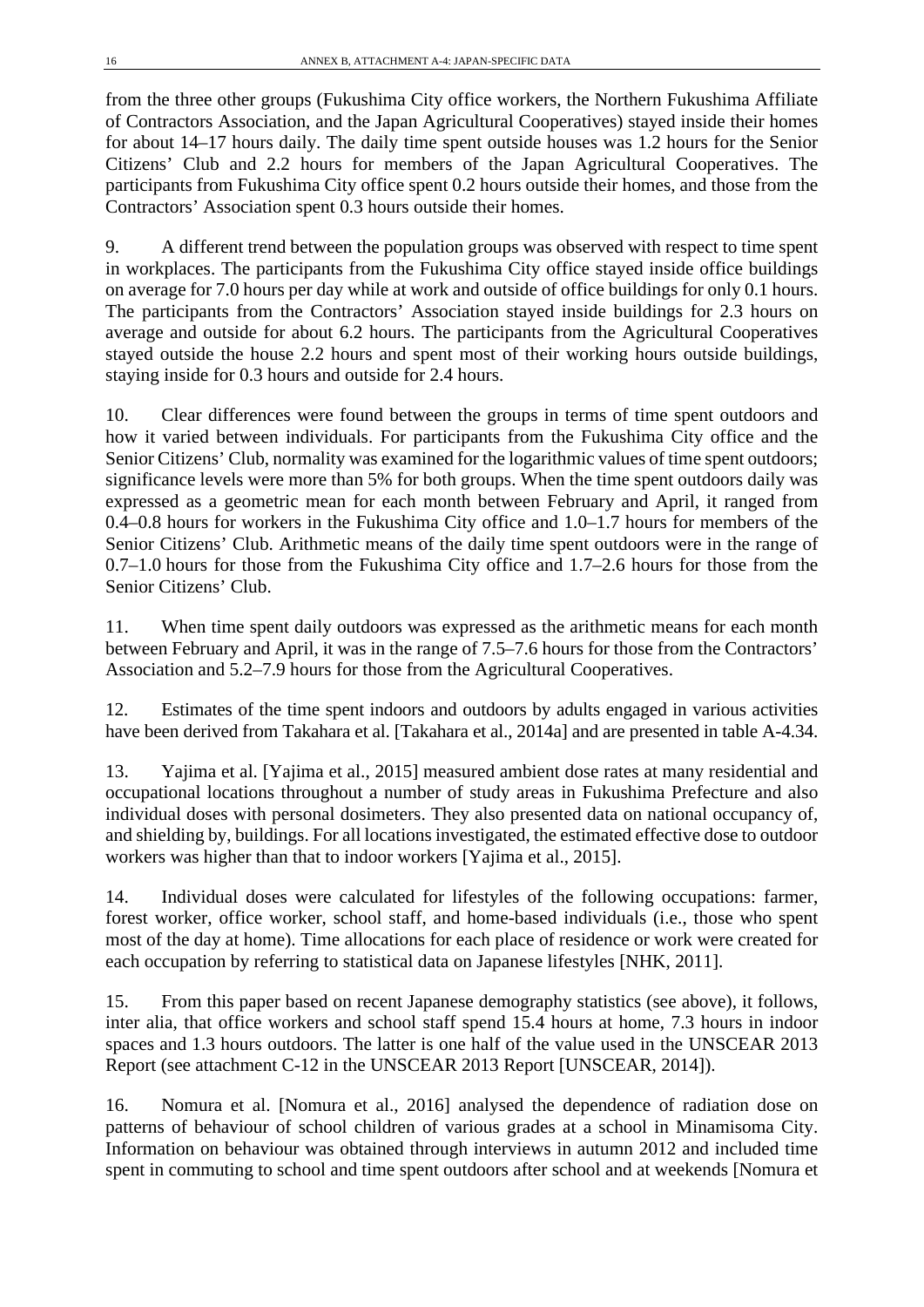al., 2016]. The Committee has estimated average times spent by schoolchildren in various activities based on the results and these are summarized in table A-4.34.

17. This study was based on the post-accident poll of school children in an affected municipality of Fukushima Prefecture and its outcome may, therefore, have been influenced by advice on safety and behaviour following the accident.

18. Ishikawa et al. [Ishikawa et al., 2016] assessed time spent outdoors for residents of Iitate Village from information collected in the Basic Survey conducted by Fukushima Medical University in Fukushima Prefecture [Ishikawa et al., 2015]. From 3,400 responses to the questionnaire, the authors randomly selected a total of 240 in accordance with the distribution of the original population by age group, and estimated the average time spent outdoors per day. The arithmetic mean for the 170 individuals for whom there was a full four months of data was 2.08 hours (95% CI: 1.64–2.51 hours). This is a much smaller value than commonly assumed in many dose assessments, although a value of 2.4 hours had been adopted for indoor workers in the UNSCEAR 2013 Report [UNSCEAR, 2014].

19. Iitate Village is one of the municipalities most affected by the accident at FDNPS in Fukushima Prefecture and it is likely that the behaviour of residents was influenced by safety advice. Whereas average time spent outdoors was 2.1 hours during the first 4 months after the accident (95% CI: 1.93–2.10 hours with a range of 0–15.5 hours), the median was 0.94 hours. These data can hardly be used for external model validation because the paper does not contain any information about people's occupancy.

20. Mori et al. [Mori et al., 2017] assessed annual effective doses of indoor workers, outdoor workers, and pensioners in Fukushima Prefecture taking account of variability in behavioural patterns and 137Cs surface-activity levels. Behavioural patterns were obtained from surveys of inhabitants of Fukushima Prefecture (10 people from the Fukushima City office, 8 people from the Building Contractors' Society, 24 people from the Japan Agricultural Cooperatives, and 25 people from a Senior Citizens' Club). Averages and standard deviations for the time periods spent indoors and outdoors by the respective groups were estimated by the authors and are summarized in table A-4.34.

21. Tsubokura et al. [Tsubokura et al., 2018] estimated doses from external exposure in Minamisoma City and compared them with doses for three other cities in other prefectures. In these four cities, external dose was measured every hour for two weeks using an individual electronic dosimeter D-shuttle. The locations of participants were recorded every hour for comparison with doses from external exposure. The time spent at home and in the workplace accounted for most of the time and was also the major contributor to the total dose from external exposure.

22. The measurements were made of city employees in four municipalities in Japan (Fukuyama City in Hiroshima Prefecture, Minamisoma City in Fukushima Prefecture, Nanto City in Toyama Prefecture and Tajimi City in Aichi Prefecture). Twenty-five city employees participated in the study from each municipality and the total number of employees measured was 100. The measurements were made over a two-week period, from 29 May to 11 June 2017.

23. Each employee recorded their activities every 30 minutes in a questionnaire under one of five categories: home, workplace, inside the city other than at home or work, during transit to and from work, and outside the city.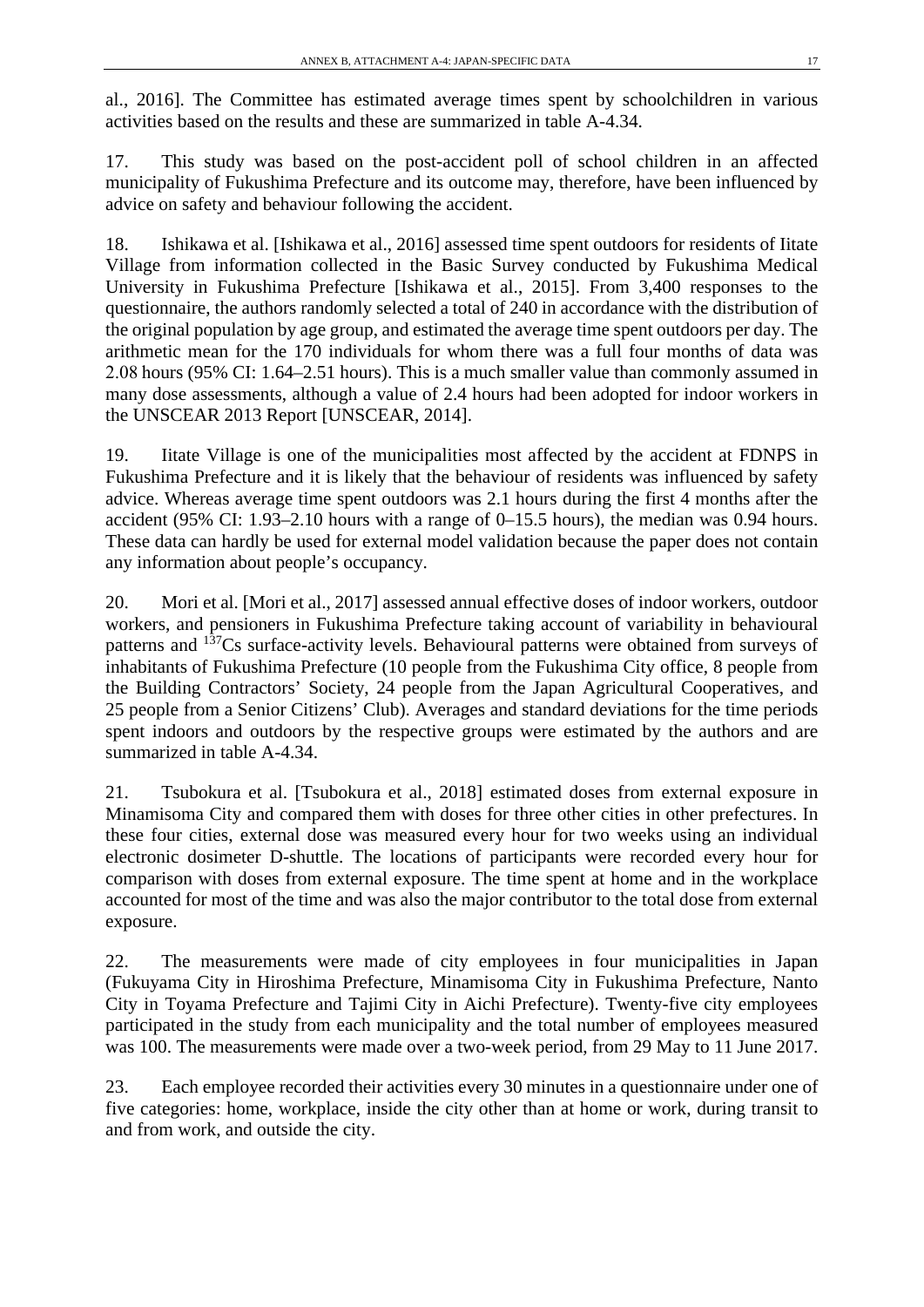24. The proportion of time spent in each category over the two-week period differed slightly with municipality (chi-squared  $p<0.001$ ). While there were differences between municipalities, time spent at home and in the workplace (57% and 24%, respectively) accounted for most of the time in all four municipalities. Doses received in the workplace and at home were the major contributors to the overall exposures in all four municipalities.

### **C. Discussion**

25. Although the published studies of human behaviour, based on interview and selfrecording, are limited both in number and scope, useful data can be extracted from them in terms of the average time spent daily (hours) by five groups of Japanese people (indoor workers, outdoor workers, pensioners, 10-year-old children and 1-year-old infants) in various types of location. These are summarized in table A-4.34.

**Table A-4.34. Average time***<sup>a</sup>* **(in hours) spent per day by different groups of the Japanese population in various types of location** 

| Reference                                                             | <b>Indoor</b><br>home      | <b>Indoor</b><br>work, etc.      | <i><u><b>Outdoors</b></u></i>     | Other              | <b>Comments</b>                                                                                               |  |  |  |
|-----------------------------------------------------------------------|----------------------------|----------------------------------|-----------------------------------|--------------------|---------------------------------------------------------------------------------------------------------------|--|--|--|
|                                                                       | <b>Adult indoor worker</b> |                                  |                                   |                    |                                                                                                               |  |  |  |
| [UNSCEAR, 2014]                                                       | 21.6                       |                                  | 2.4                               |                    | Deterministic estimate from<br>Japanese official<br>demography sources                                        |  |  |  |
| [Takahara et al., 2014b]                                              |                            |                                  | $1.2 \pm 2.1$<br>$[0.57 \pm 3.3]$ |                    | Fukushima City office<br>workers. Number<br>interviewed not specified                                         |  |  |  |
| [Takahara et al., 2014a]                                              | 15.1                       | 8.0                              | 0.9                               |                    | 60 Fukushima City office<br>workers                                                                           |  |  |  |
| [Yajima et al., 2015]                                                 | 15.4                       | 7.3                              | 0.5                               | 0.8<br>(commuting) | Office workers and school<br>staff, NHK Research<br>Institute                                                 |  |  |  |
| [Mori et al., 2017]                                                   |                            | $6.3 \pm 2.5$<br>$[5.9 \pm 1.5]$ |                                   | $1.3 \pm 1.0$      | 10 Fukushima City office<br>workers                                                                           |  |  |  |
| [Tsubokura et al., 2018]                                              | 13.7                       | 7.3                              | 1.1                               | $1.8$ (in transit) | 100 city officer workers in<br>four cities                                                                    |  |  |  |
| [MIC, 2011]                                                           | $15.8 - 20.6$              | $1.9 - 6.5$                      | $1.4 - 1.7$                       |                    | Deterministic range<br>estimated from Japanese<br>official demography<br>sources                              |  |  |  |
| Values used in deriving<br>occupancy factors<br>(see table $A-4.35$ ) | 15                         | $\tau$                           | $\mathbf{1}$                      | 1 (commuting)      |                                                                                                               |  |  |  |
|                                                                       |                            |                                  | <b>Adult outdoor worker</b>       |                    |                                                                                                               |  |  |  |
| [UNSCEAR, 2014]                                                       |                            | 16.8                             | 7.2                               |                    | Deterministic estimate from<br>Japanese official<br>demography sources                                        |  |  |  |
| [Takahara et al., 2014b]                                              |                            |                                  | $7.0 \pm 2.9$                     |                    | <b>Contractors Association</b><br>and Japan Agricultural<br>Cooperatives. Number<br>interviewed not specified |  |  |  |
| [Takahara et al., 2014a]                                              | 15.2                       | 2.2                              | 6.6                               |                    | 53 members of Contractors<br>Association and<br>60 members of Japan<br><b>Agricultural Cooperatives</b>       |  |  |  |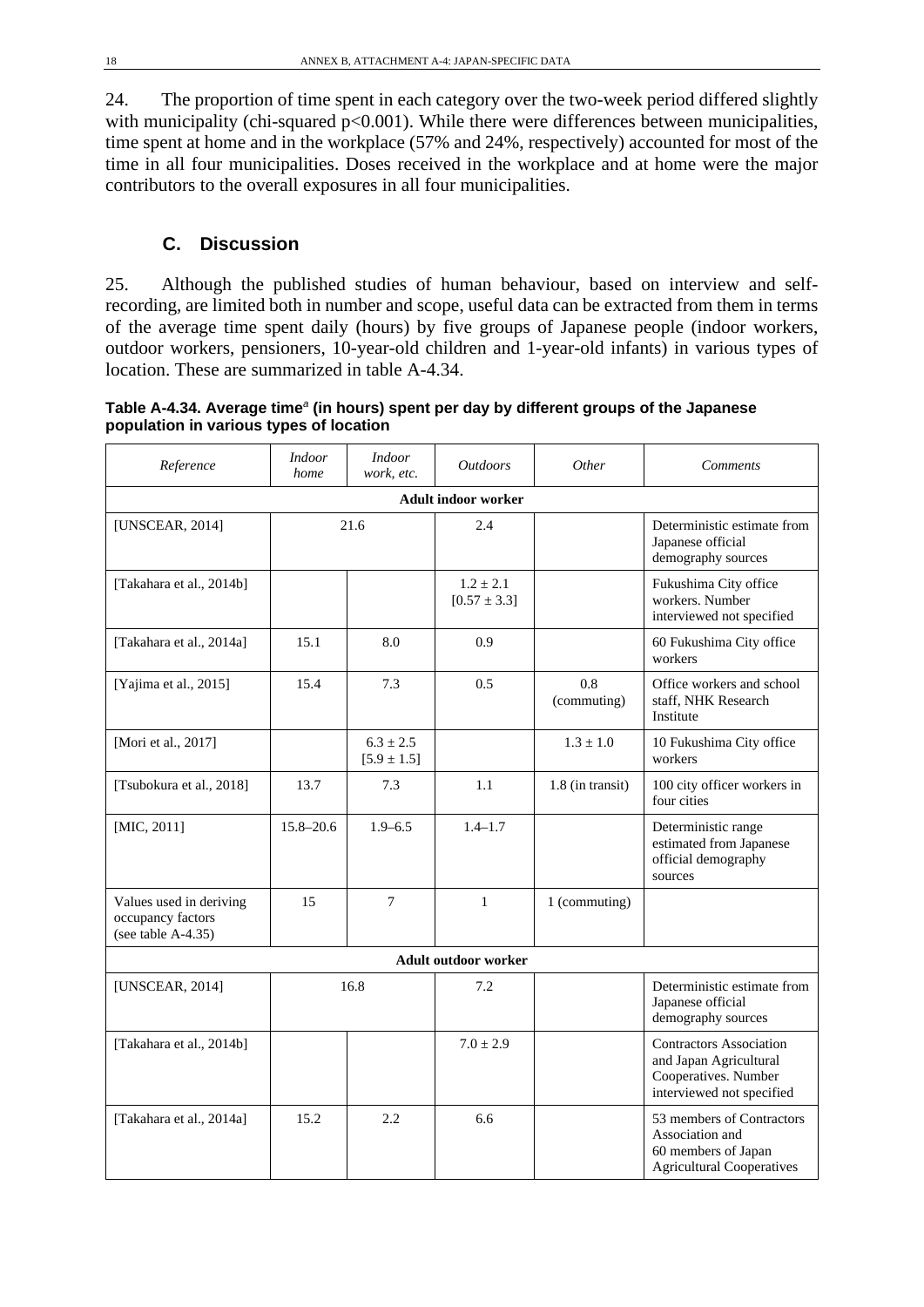| Reference                                                             | <i>Indoor</i><br>home | <b>Indoor</b><br>work, etc. | <i>Outdoors</i>                | <i>Other</i>         | <b>Comments</b>                                                                                                     |
|-----------------------------------------------------------------------|-----------------------|-----------------------------|--------------------------------|----------------------|---------------------------------------------------------------------------------------------------------------------|
| [Yajima et al., 2015]                                                 | 17.5                  | $\mathbf{0}$                | 6.3                            | 0.2<br>(commuting)   | Farmer and forest worker<br>NHK, Research Institute                                                                 |
| [Mori et al., 2017]                                                   |                       |                             | $7.3 \pm 5.6$                  |                      | 8 people from the Building<br>Contractors' Society,<br>24 people from the Japan<br><b>Agricultural Cooperatives</b> |
| [MIC, 2011] as analysed<br>by S. Kinase                               | $14.4 - 17.8$         | 0.2                         | $6.0 - 9.4$                    |                      | Deterministic range<br>estimated from Japanese<br>official demography<br>sources                                    |
| Values used in deriving<br>occupancy factors<br>(see table A-4.35)    | 16                    | $\mathbf{1}$                | 7                              | $\Omega$             |                                                                                                                     |
|                                                                       |                       |                             | <b>Pensioner</b>               |                      |                                                                                                                     |
| <b>[UNSCEAR, 2014]</b>                                                |                       | 21.6                        | 2.4                            |                      | Deterministic estimate from<br>Japanese official<br>demography sources                                              |
| [Takahara et al., 2014b]                                              |                       |                             | $2.7 + 4.9$<br>$[1.3 \pm 3.4]$ |                      | Number interviewed not<br>specified                                                                                 |
| [Takahara et al., 2014a]                                              | 20.9                  | 1.3                         | 1.8                            |                      | 65 senior citizens from<br>Fukushima City                                                                           |
| [Yajima et al., 2015]                                                 | 22.9                  | $\mathbf{0}$                | 1.1                            | $\overline{0}$       | Home-based individuals,<br><b>NHK</b> Research Institute                                                            |
| [Mori et al., 2017]                                                   |                       |                             |                                | $1.9 \pm 2.2$        | 25 people from a Senior<br>Citizens' Club                                                                           |
| $[MIC, 2011]$                                                         |                       | $22.3 - 22.6$               | $1.4 - 1.7$                    |                      | Deterministic estimate from<br>Japanese official<br>demography sources                                              |
| Values used in deriving<br>occupancy factors<br>(see table $A-4.35$ ) | 22                    | 0.5                         | 1.5                            | $\boldsymbol{0}$     |                                                                                                                     |
|                                                                       |                       |                             | 10-year-old                    |                      |                                                                                                                     |
| [UNSCEAR, 2014]                                                       | 14.4                  | 6.0                         | 3.6                            |                      | Deterministic estimate from<br>Japanese official<br>demography sources                                              |
| [Nomura et al., 2016]                                                 |                       |                             | $\sim$ 1                       | ~10.5<br>(commuting) | Students of primary and<br>secondary school in<br>Minamisoma City, 2012                                             |
| $[MIC, 2011]$                                                         | 17.5                  | 4.8                         | 1.7                            |                      | Deterministic range<br>estimated from Japanese<br>official demography<br>sources                                    |
| Values used in deriving<br>occupancy factors<br>(see table A-4.35)    | 16                    | 5.5                         | $\overline{c}$                 | ~10.5<br>(commuting) |                                                                                                                     |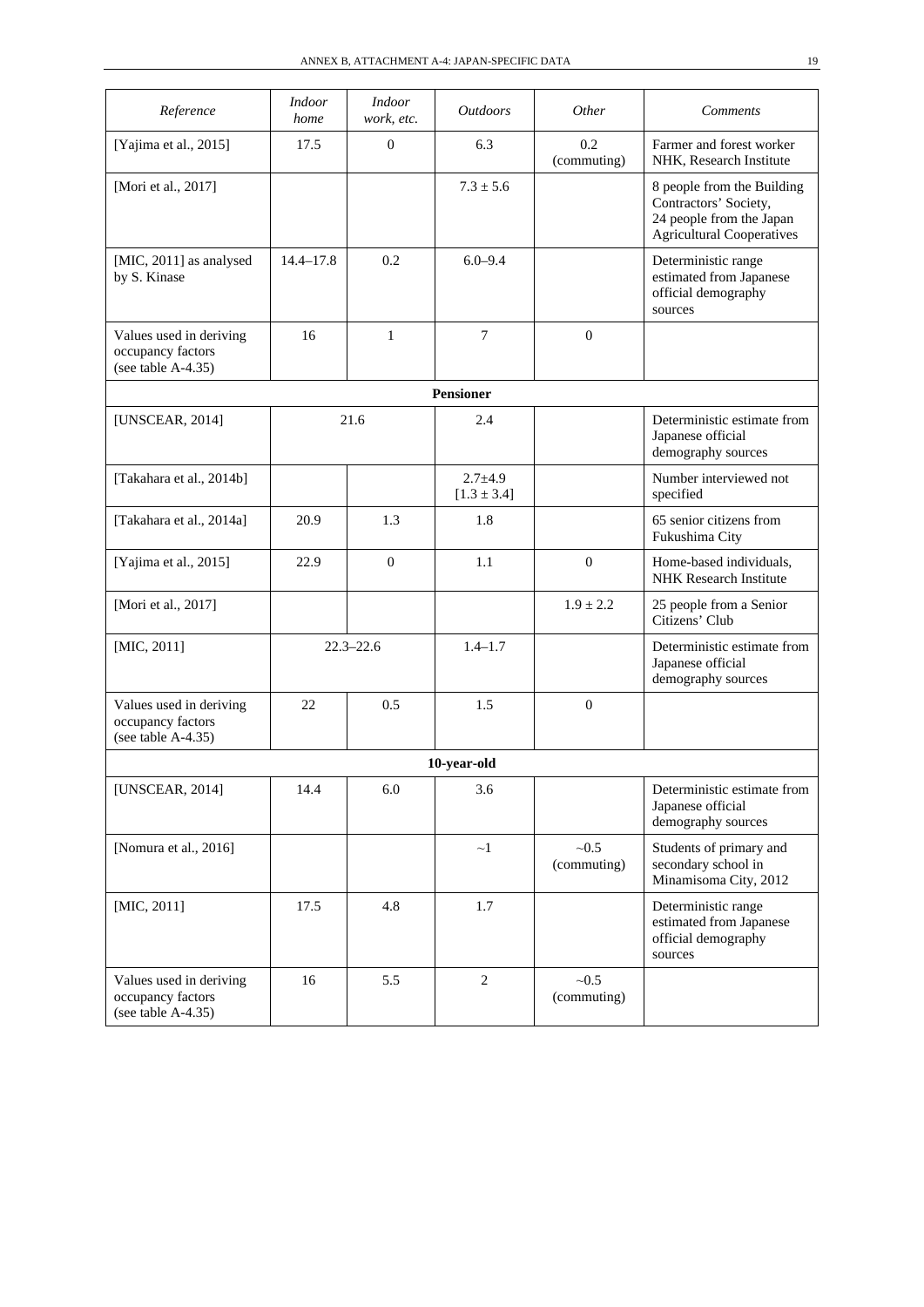| Reference                                                             | <i>Indoor</i><br>home | <i>Indoor</i><br>work, etc. | <i>Outdoors</i> | Other | <b>Comments</b>                                                                  |
|-----------------------------------------------------------------------|-----------------------|-----------------------------|-----------------|-------|----------------------------------------------------------------------------------|
|                                                                       |                       |                             | 1-year-old      |       |                                                                                  |
| [UNSCEAR, 2014]                                                       | 14.4                  | 4.8                         | 4.8             |       | Deterministic estimate from<br>Japanese official<br>demography sources           |
| [MIC, 2011]                                                           | 17.5                  | 4.8                         | 1.7             |       | Deterministic range<br>estimated from Japanese<br>official demography<br>sources |
| Values used in deriving<br>occupancy factors<br>(see table $A-4.35$ ) | 17                    | 5                           | $\overline{c}$  |       |                                                                                  |

*<sup>a</sup>* Times (in hours) given in the table are arithmetic means ± standard deviation apart from those in [square parenthesis] which are geometric mean values and geometric standard deviations.

26. The data, presented in table A-4.34 are mostly applicable to Fukushima Prefecture and do not contradict national statistical data available at the following reference [SBJ, 2020]. Unfortunately, data presented by the Statistics Bureau of Japan does not contain explicit values of time duration spent by various groups of people indoors and outdoors. However, those could be estimated indirectly from the data presented.

27. The data in table A-4.34 on the amounts of time spent daily indoors and outdoors while at home and work have been converted to dimensionless occupancy factors, *pij* by dividing by 24 hours and rounding to one significant figure. The resulting occupancy factors are presented in table A-4.35 and they are the values the Committee has used in updating its assessment of doses in the UNSCEAR 2013 Report [UNSCEAR, 2014].

28. There are differences for some of the population groups in the amounts of time assumed to be spent outdoors compared with what was assumed in the UNSCEAR 2013 Report [UNSCEAR, 2014]. For outdoor workers, indoor workers and pensioners, the differences are either non-existent or not significant; however, for children, the time spent outdoors assumed in the UNSCEAR 2013 Report was a factor of about two greater than that indicated in table A-4.35.

|                                     | Occupancy factor, pij (dimensionless) |                |                   |               |                        |  |
|-------------------------------------|---------------------------------------|----------------|-------------------|---------------|------------------------|--|
| Location                            | 1-year-old                            | $10$ -year-old | Outdoor<br>worker | Indoor worker | Pensioner <sup>a</sup> |  |
| Indoors including:                  | 0.9                                   | 0.9            | 0.7               | 0.9           | 0.9                    |  |
| At home and others                  | 0.7                                   | 0.7            | 0.7               | 0.6           | 0.9                    |  |
| At work, school, kindergarten, etc. | 0.2                                   | 0.2            |                   | 0.3           |                        |  |
| Outdoors including:                 | 0.1                                   | 0.1            | 0.3               | 0.1           | 0.1                    |  |
| Areas with paved surfaces           | 0.1                                   | 0.1            | 0.2               | 0.1           | 0.1                    |  |
| Areas with unpaved surfaces         |                                       |                | 0.1               |               |                        |  |

**Table A-4.35. Occupancy factors derived from data in table A-4.34**

*<sup>a</sup>* Occupancy factors for pensioners are broadly comparable with those for indoor workers.